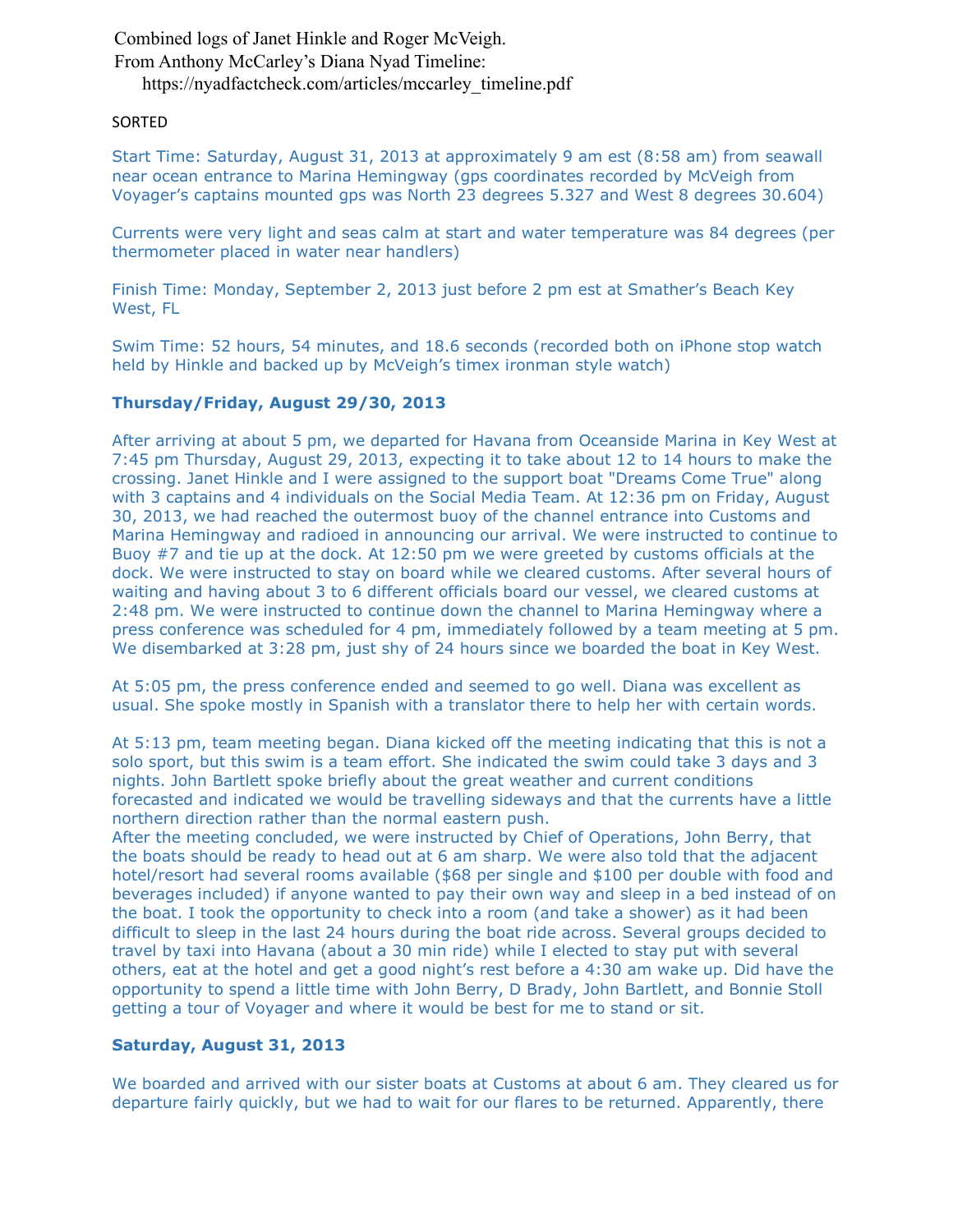was some confusion with respect to Diana and Bonnie's visas because they were not on board. After that was cleared up we shoved off at 7:55 am; I took the first observer shift, so I quickly moved from "Dreams Come True" to "Voyager" before we left shoved off from customs.

After clearing Cuba customs and immigration at 7:55 am, McVeigh took first observer shift by boarding Voyager, the primary escort boat, and travelling to swim start

McVeigh and Hinkle started with a 3 hour shift plan, which was revised to longer shifts by mutual agreement

Actual Observer Shifts were modified as necessary along the way with 11 total shifts allowing one of the two observers to ride on Voyager watching the swim for the entire duration (either Hinkle or McVeigh were on Voyager during the duration of the trip). Approximate shift times were as follows:

|                 | Shift 1: McVeigh Saturday, August 31, 2013 9 am to 12 noon |  |
|-----------------|------------------------------------------------------------|--|
|                 | Shift 2: Hinkle Saturday, August 31, 2013 12 noon to 3 pm  |  |
|                 | Shift 3: McVeigh Saturday, August 31, 2013 3 pm to 6 pm    |  |
| Shift 4: Hinkle | Saturday, August 31, 2013 6 pm to 9 pm                     |  |

Observers decided to adjust shifts to 5 hours beginning with Shift 5 to allow observers more time to sleep/rest

| Shift 5: McVeigh Saturday, August 31, 2013 9 pm to 2 am            |  |
|--------------------------------------------------------------------|--|
| Shift 6: Hinkle $\left\ $ Sunday, September 1, 2013 2 am to 7 am   |  |
| Shift 7: McVeigh Sunday, September 1, 2013 7 am to 12 noon         |  |
| Shift 8: Hinkle $\ $ Sunday, September 1, 2013 $\ $ 12 noon to 5pm |  |
| Shift 9: McVeigh Sunday, September 1, 2013 5 pm to 11 pm           |  |

Shift 9/10 times adjusted to accommodate safety decision to limit dinghy activity during night; shift time for Shift 9 actually adjusted because of squall protocol that was triggered right before 11 pm shift change; McVeigh's shift 9 time actually didn't end until approximately 1:26 am Monday, September 2, 2013, after storms had cleared and it was safe to transport observers in dinghy

| Shift 10: Hinkle Sunday, September 1, 2013 11 pm to 7 am          |  |
|-------------------------------------------------------------------|--|
| Shift 11: McVeigh Monday, September 2, 2013 $ 7$ am to finish $ $ |  |

### **Shift 1 (McVeigh):**

Gps at start North 23 degrees 5.327 West 8 degrees 30.604

I quickly learned how to pull gps data from gps instrument mounted in front of captain's cockpit, although I was told that this was not quite as accurate as gps unit used by John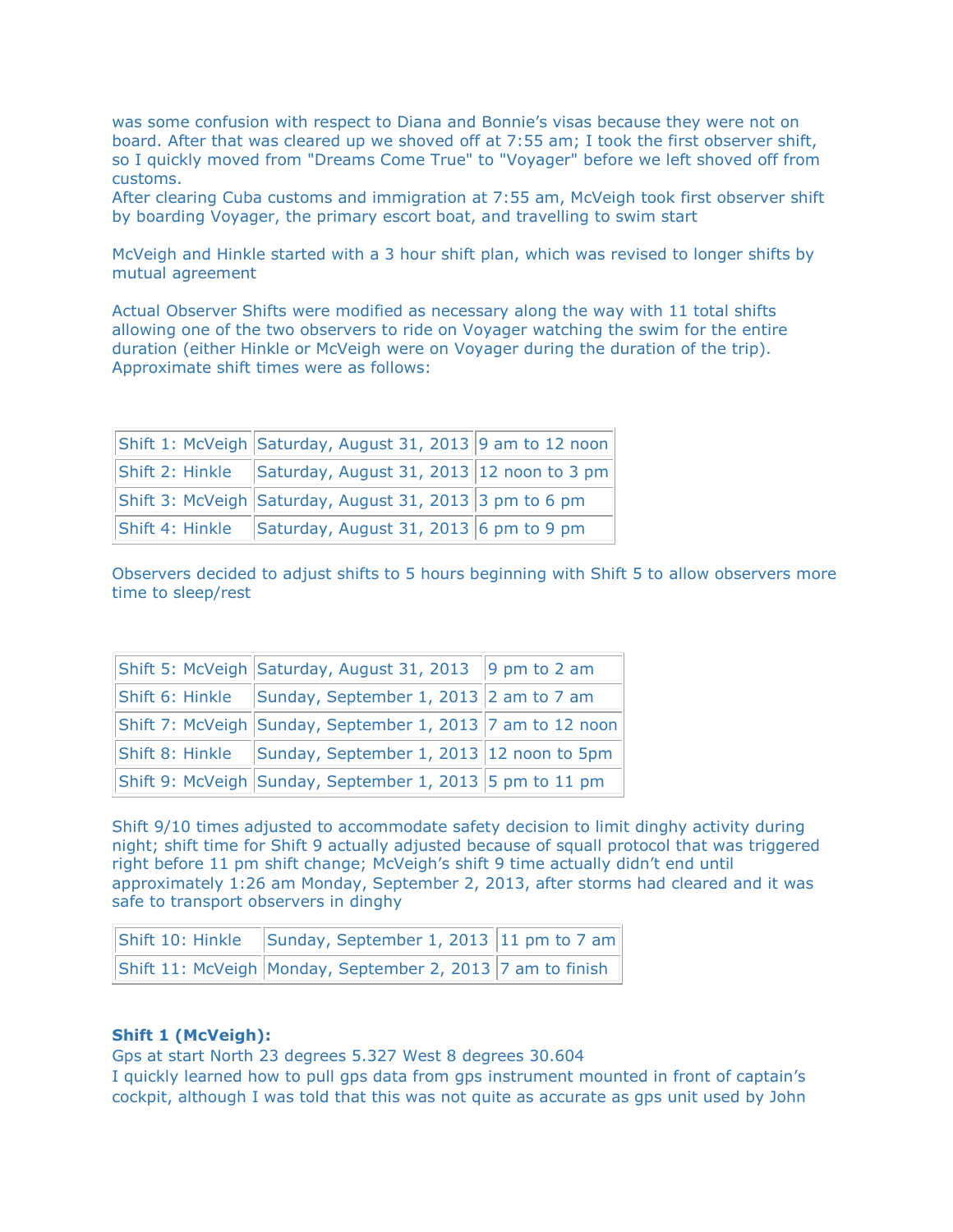### **Bartlett**

8:10 am Dawn B getting on dinghy to come watch Voyager crew put out the swim rails which held the streamer underwater Diana used for swim direction

Bartlett indicated water conditions are very favorable at this time. Normal west to east gulf stream current can reverse itself closer to shore, but Bartlett just measured this potential counter current and said it was extremely light

2 gps trackers on board to help relay our position to Diana's website

8:40 am The crew put out the swim boom; we can now see a small gathering of media on shore along the seawall at the mouth of the channel. About 15 to 20 individuals appear to have gathered and an American flag appears.

Note that no white lights will be allowed on Voyager at night as ,apparently, they could potentially attract the dangerous box jellyfish and it can also impair good night vision. Only dull red or amber lights are allowed on board, which made it challenging to write and record notes at night

8:54 am Now a Cuban flag is also flying and the crowd on shore erupts in cheers Don M and Darlene are the first kayakers on duty for the kayak escort

Dawn B taking picture from a dinghy close to the start jumping off point 8:58:46 am Diana is in the water, swimming now, water is flat calm

Bonnie, chief handler rode on a jet ski with some local spectators and was ferried over to Voyager

9:04 am she is swimming at 56 strokes per minute, a little more than normal according to Bartlett, but probably because of adrenalin

First water break will be at 45 minutes

Note that I reference hydration breaks and feedings throughout my notes on a random basis, but not with the intention of logging all hydration breaks and feedings

We were told that the Commodore from Marina Hemingway gave Diana and Bonnie a ride to start point

Diana wearing a 2 color royal blue and black suit with a royal blue swim cap

She appears to be swimming strong, kayakers in good position, and shark diver goes in the water with fins and snorkel about 5 yards behind Diana

Starting to feel a little eastern breeze as we move farther from land

Captain is instructed to follow a compass heading of 345, quickly adjusted to 340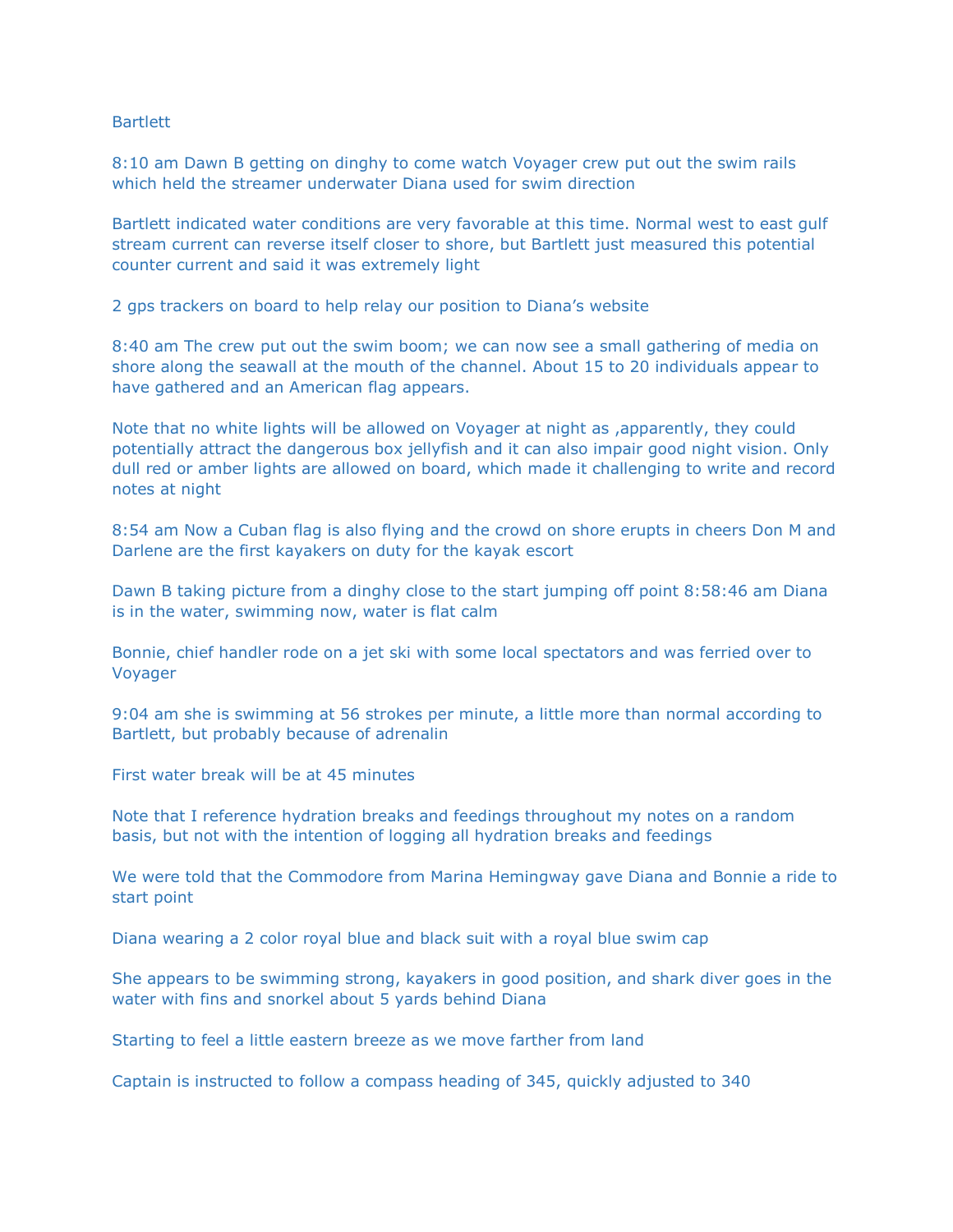9:25 am. Diana swimming strong, about 55 strokes per minute and about 1.9 mph; initial food/hydration breaks would be set at 45 minutes

Very little current slight wind from the east

Noted the boat was dragging a large yellow funnel on port side, about 30" in diameter, apparently to allow the boat to maintain a slow enough speed

Bartlett indicates that when he gives me readings, it will generally be in mph (speed) and statutory miles (distance)

Dr Angel Y, jellyfish expert came aboard at Bonnie's request; Bonnie suggested that Angel stay on board for first two hours of the swim in case of any jellyfish sightings

First drink/hydration stop in about 5 minutes at 9:45 am

Protocol would be for kayakers to have one bottle of water, so every other stop would be water from kayakers, then she would come to side of boat for every other feeding/hydration break

Shark diver in the water on regular scouting mission Darlene told Diana that she looks like poetry in motion

9:48 am John Berry showed me how to access an ipad that had water depths, it looks like a reading of 350 which is apparently in fathoms so it would be about 2100 feet

Gps North 23 degrees 6.783 West 82 degrees 30.695

Water still appears flat calm, Diana seems to be kicking stronger, Dr. Angel is passing time by cross stitching

10:04 am she is now swimming at 53 strokes per minute

Dr. Angel just spent about 60 seconds in the water looking for jellyfish, nothing seen, water was very clear

10:18 am Diana stopped for a brief minute to adjust her goggles and nose clip

10:21 am Shark diver in the water

10:24 am Winds from the east/northeast at 5 mph according to Bartlett's hand held wind gauge

One blow of the whistle means time for feeding, handlers wear rubber gloves for feeding

Kayakers did first rotation, two kayakers on duty at a time with one relieved every 1.5 hours, each kayak shift was 3 hours

Pauline made Diana a peanut butter sandwich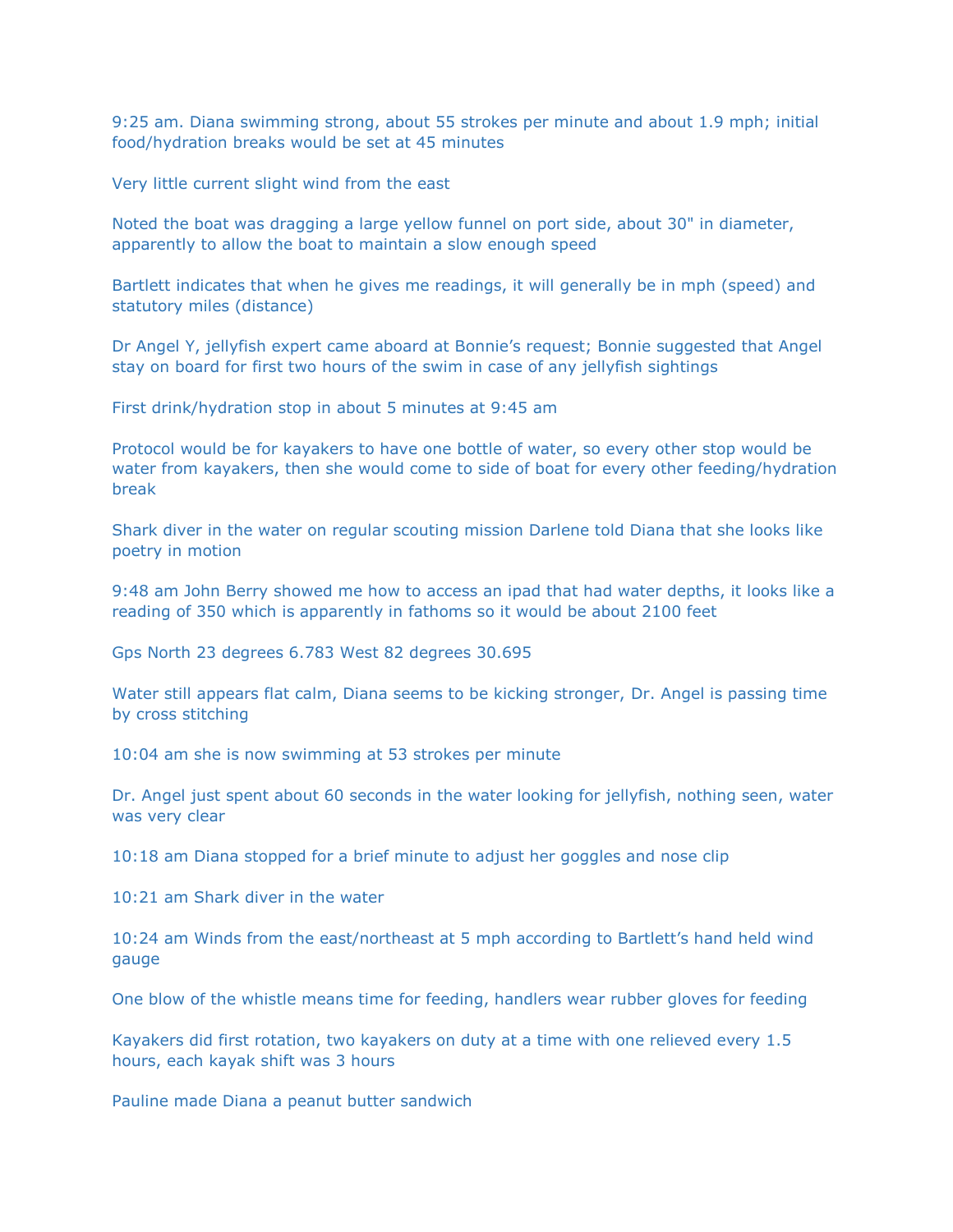Liquids taken both in a water bottle, some contain water and some contain a brown mixture that includes a sports drink and other ingredients

Other liquids taken in via bladder from a camelback 5

A little Vaseline or other type of lubricant applied under her arms and around her neck for chafing, careful that none gets on her goggles

She also took in 2 pieces of Clif Shot Bloks 10:47 am 55 strokes per minute

11:02 am winds still light from the east (7 mph), she is swimming strong, heading is now 330 on the compass, approximately 3.45 miles from starting point

Slight white capping ahead, also a slight change in water color, could mean a stronger current 11:20 am Diana took a bottle of water from kayaker Buco, she drank about 3⁄4 of bottle

Note to social media team, shark divers have a camera to take pictures and Don, kayaker has go pro camera mounted on his cap

11:26 am gps coordinates North 23 degrees 8.925 and West 82 degrees 31.175, water temperature 86 degrees

11:32 am water depth at 655 (feet or fathoms?), 86 degrees water temperature

11:42 am she is now swimming about 52 strokes per minute, looks like initial adrenalin is wearing off

Shift relief arrives

#### **Sat. 8:15 am**

All boats are gathered around a rock face near Marina Hemingway, about 11 miles west of Havana, Cuba. Winds are 4-6 knots, seas are calm and skies above the boat are clear. In the east are Alto Cirrus clouds. Katie says: "It's a great day for Dreams to come true." There was a bit of friendly banter over who wished they had said that first.

The sun suggests it's mid morning. I discuss our route with Captain Jeff Lewis who is related to the explorer Meriwether Lewis. At this point he thinks our route is going to "look like a sawtooth." It will look like we are headed to Mexico but we will actually be moving to the keys. The course will factor in the strong west to east Gulf Stream which can help Diana.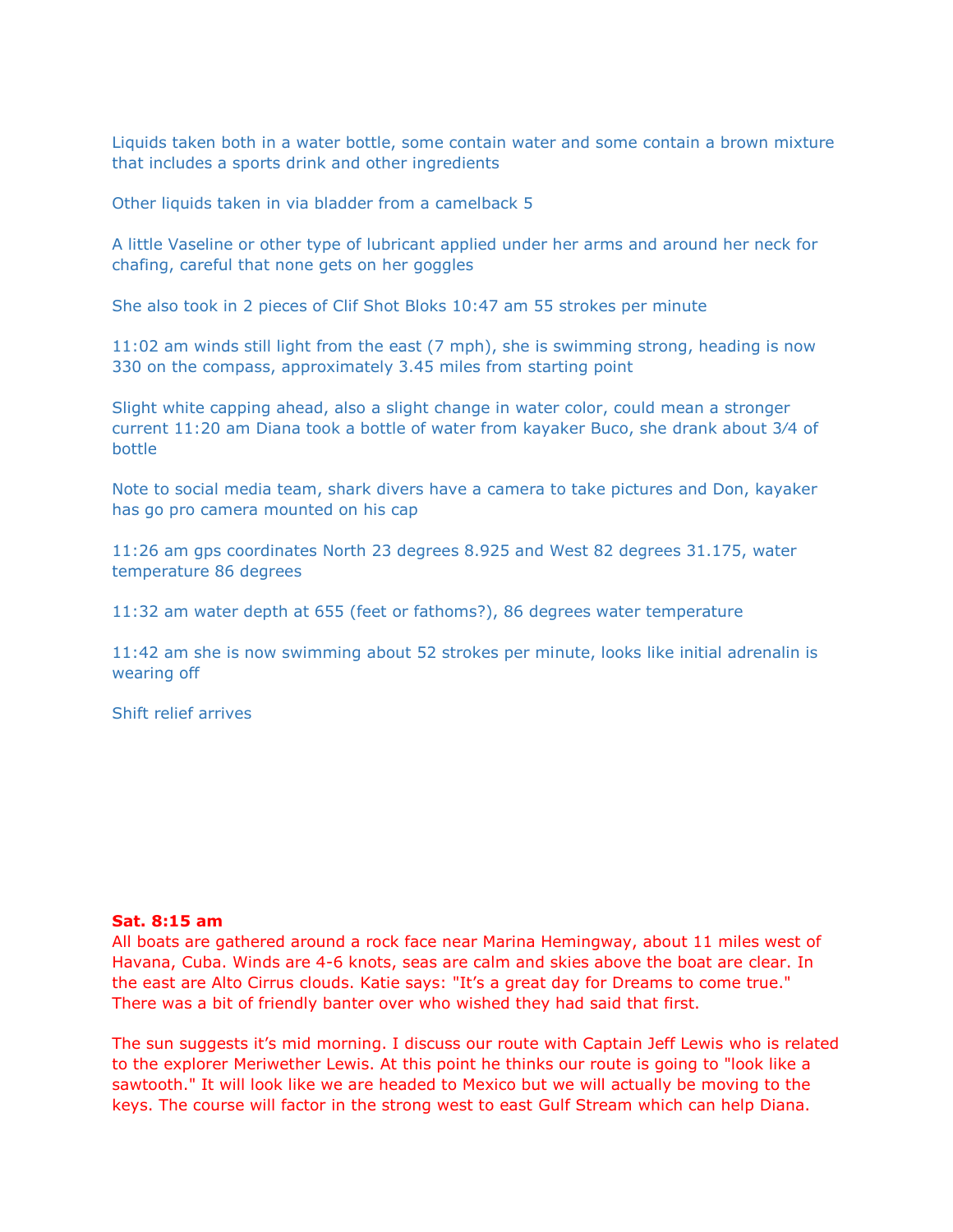Storms, eddys, jelly fish are the unknowns at this point. But today there are perfect conditions.

### **Sat. 8:59:02 am**

Diana jumps into the water and we are off. There is an incoming tide so she will have to work to get out of the waters. Roger McVeigh will take the first shift aboard Voyager. We settle on three-hour shifts with the understanding that we'll modify if needed. Winds are 4 knots from the south east. Seas are calm and we pray they will stay that way.

### **Sat. 11:55 am**

I step aboard Voyager. We are 2 hours and 58 minutes into the swim and our position is: N 23.09.527 W 82.31.246

Diana is strong and kayakers are staying close. My personal trip odometer says we are 5.53 nautical miles from Cuba. Stability of the boat at such as slow speed has been improved with the launching of a second drogue.

"I think that's going to be the perfect amount of drag," said Capt. David, who along with other drivers Dee, Nancy and John, is charged with the difficult task of keeping Diana on course, staying close to her, and second by second dealing with how currents, wave action, and other variables at such a slow speed can be disruptive to our course heading.

We are averaging in the neighborhood of one knot.

#### **Sat. 12:05 pm**

Diana stopped for feeding. Divers are in the water to look for sharks and jellyfish. Diana eating a banana with peanut butter and natural organic energy drink. She requested water. Chafing cream is visible in the neck and under her arms. She treads water between feeding/watering and did not touch the boat.

As she returns to the swim about 10 minutes later, the boats around her cheer her on. She flashes them all a peace sign.

### **Sat.12:15 pm**

Clear skies above, Havana still in hazy view.

Course altered slightly to 325 degrees and briefly to avoid large freighter boat ahead that appeared to be pulling something. The crew dubs it the HMS Rust Bucket and suggested they were in the process of hazing a new crewmember and that is what was being dragged.

Position: N 23.10.231 W 082.31.182

Course Heading: 325 degrees.

At 3 hours and 31 minutes into the swim, Diana is swimming 50 strokes per minute. Kicks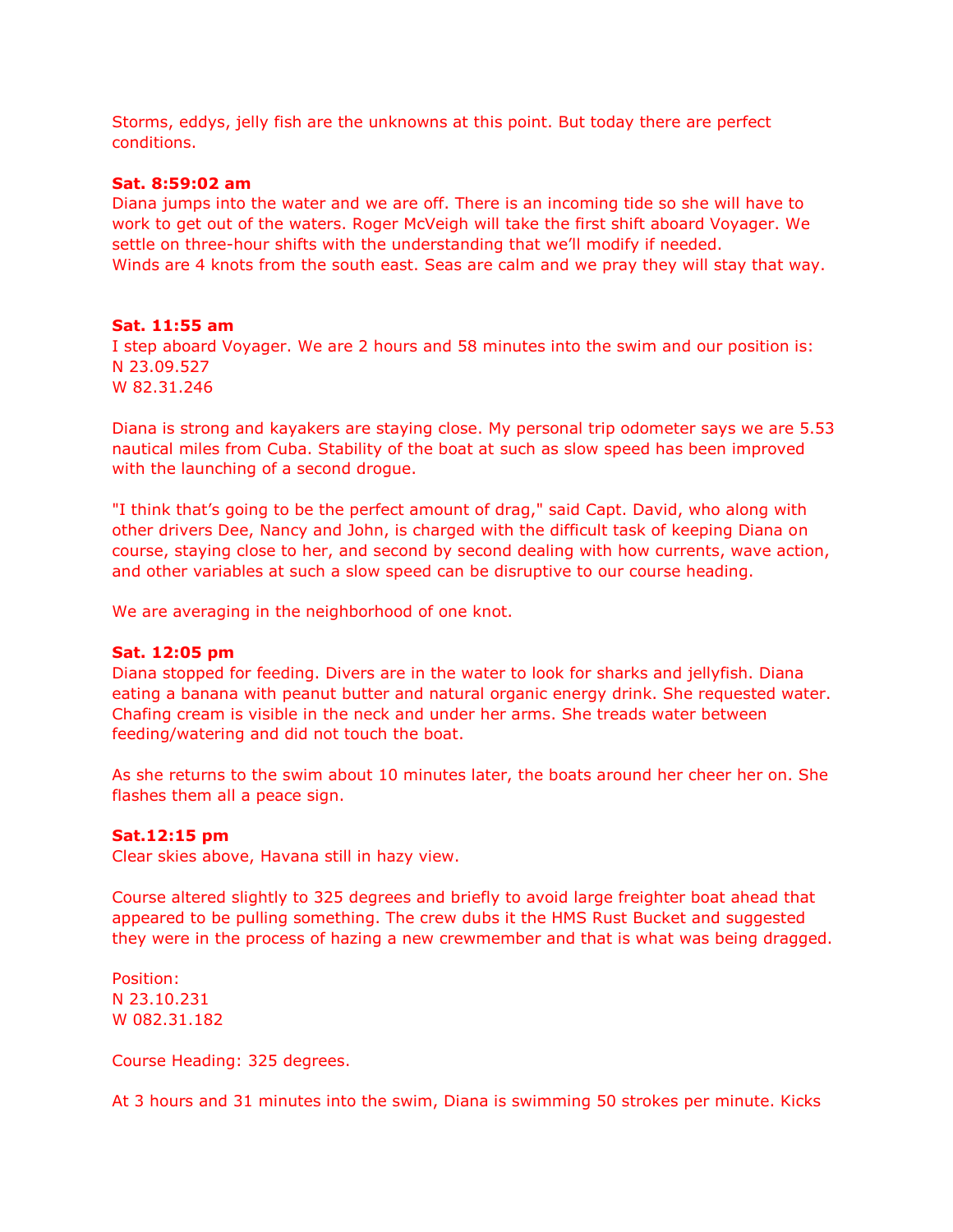her feet occasionally and takes a breath after two strokes.

### **Sat.12:43 pm**

Course returned to 320 degrees.

Handlers change shifts every four hours but that is always dependent upon circumstances and events. That is the goal.

Pauline just coming off shift said in response to my question about how is she doing: "Awesome, strong, she's kicking ass, going like a normal practice swim." This is Pauline's second Cuba swim with Diana and she and her husband, John Berry, have been primary practice boat drivers for her for the last two years.

I asked if there have been any adjustments made in the way she is being handled this trip compared to last. "She is getting more food. It gives her more energy and keeps her from getting nauseous." This was something they experimented with this summer and appears to be working.

Pauline confirmed that there is always a shark diver on top of the vessel looking for sharks, jelly fish, anything dangerous. At night there are two divers on top of the boat.

David, boat driver, is very funny. Someone recalls the first comment after seeing the spare but functional Voyager: "I think I should buy you a fern."

## **Sat.1:01 pm**

Position: N. 23.10.231 W. 082. 31.203

Bonnie concerned she may get a headache wearing the mask and asks the doctors if she can give her Tylenol through the night and they approve the dosage and frequency.

Bonnie reports that Diana is "not nearly as chatty". "Very focused."

### **Sat.1:12 pm**

Driver reports that conditions are excellent with re: waves, wind... "This is nothing compared to what she has been training under."

Navigator resting. At this time, crew refers to him as "the napigator"

Wind picking up to 6.5 knots.. We are 4 hours 17 minutes into the swim. Havana still visible.

There is a white ribbon that runs parallel the boat about 15 feet away from the boat. At this, this ribbon is replaced with a red streaming light rope. Diana swims to the right of this ribbon and rope. There is a kayaker to her right and also behind her. Each is trailing a "shark shock" to keep predators at bay.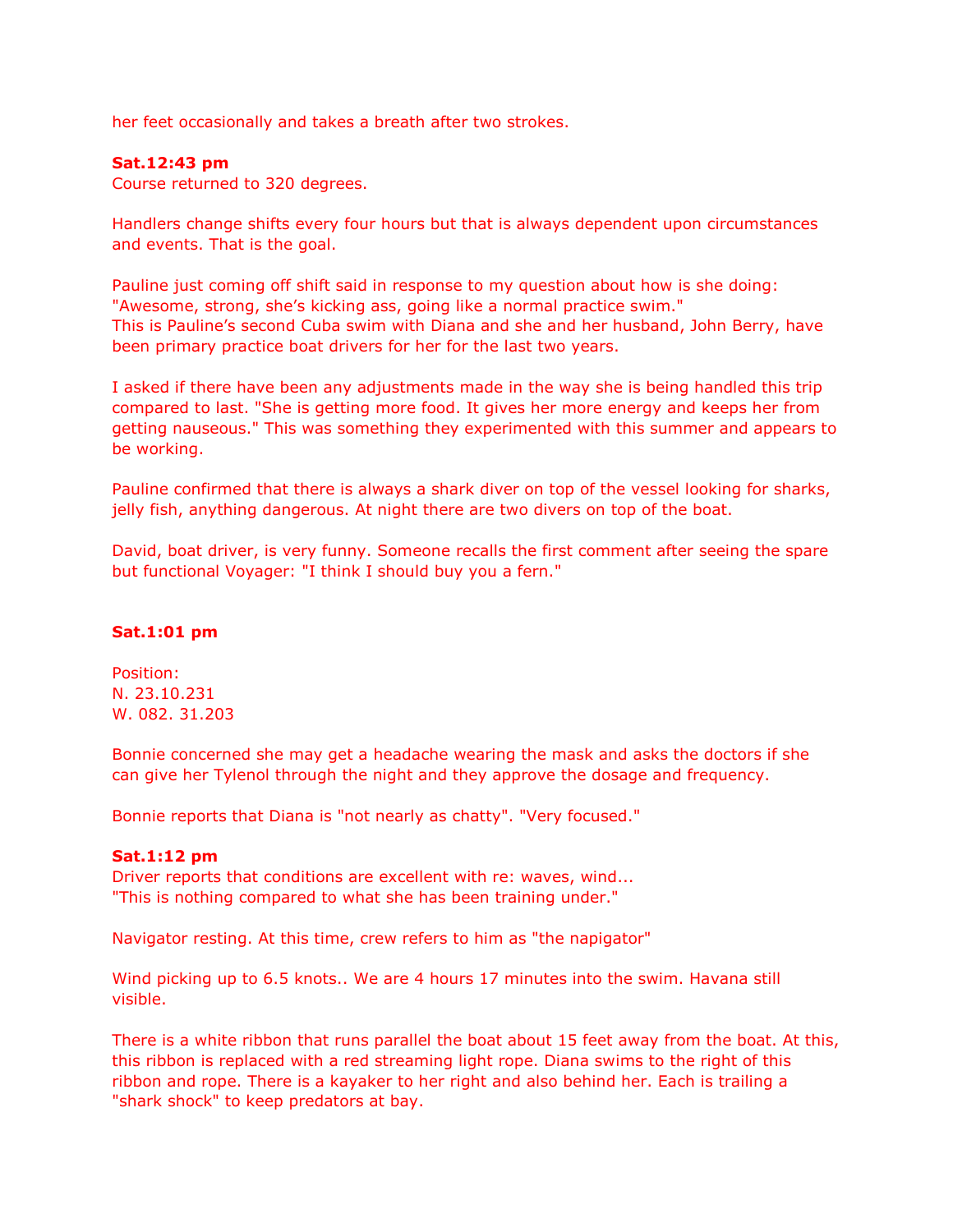### **Sat.1:20 pm**

Water temperature is 86 degrees F.

Position: N 23.11.384 W 82.31.410

Heading: 320 degrees

Seas are 1 to 2 feet, washboard There is an easterly current

We are about 7.21 nautical miles from Cuba (by my Garmin)

### **Sat. 1:33 pm**

John Bartlett: "It's going very well now."

### **Sat. 1:36pm**

Whistle warning, short water break from kayakers

## **Sat.1:45 pm**

Update from John Barlett

7.05 Statute miles off coast of Cuba.

"Last time I calculated, she was moving at around 2 miles per hour which makes us very happy." "That's on the high end and that's cooking."

"Currents are neither helping nor hurting us at this point."

### **Sat. 1:49 pm**

Diana jokes with Orioles fan Operations Chief John Berry "Yankees beat the Orioles last night....just sayin"

### **Sat. 2 pm**

Position: N 23.11.981 W 082.31.410

Seas 1-2 feet Current: slightly easterly Boat speed continues at 1 knot

Nancy suggests we put together a shark diver calendar because we have such fine looking divers on the boat..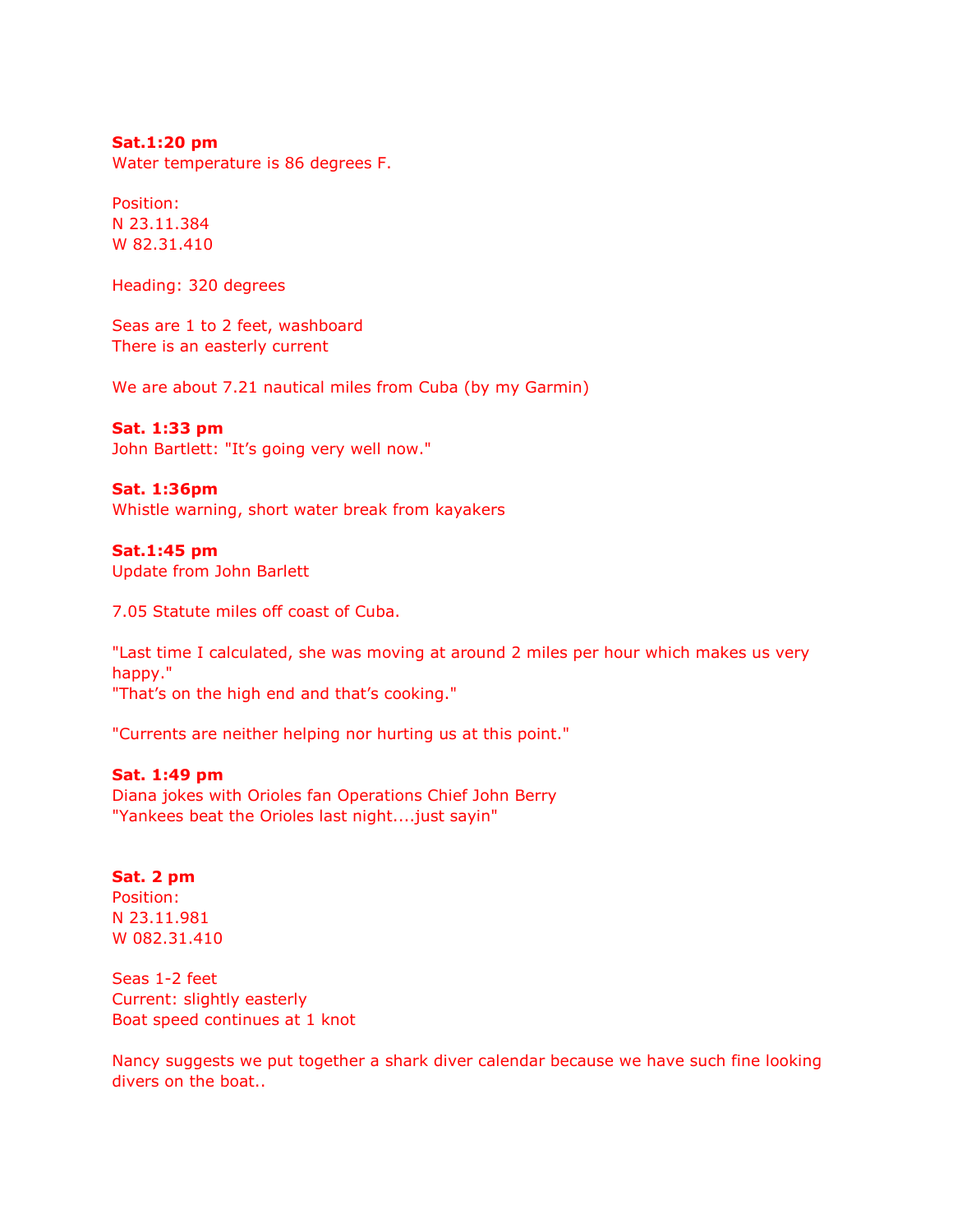At this point, John Bartlett is predicting the swim to be 60 hours if everything goes well. "That's more than any human has ever done."

### **Sat. 2:33 pm**

Water break

## **Sat. 2:38 pm**

Jellyfish sighting by one of the entourage boats - Dreams. The entire crew jumps to look as if alarm bells going off. But Voyager boat sees nothing.

## **Sat. 2:39 pm**

5 hours 42 minutes into the swim

Position: N 23.11.981 W 082.31.414

Course Heading 320 degrees still stroking 50 strokes per minute

Shift ends at 3 pm Roger on board. After my shift I talk with Bonnie and inquire about Diana's cardinal rule.

Bonnie: "First of all, she never wants to know the time....but I promise you...she knows."

Why?

Bonnie: "because somebody could be wrong. It gets in her head. She has her own way of doing things. She has always been that way."

Bonnie cont. "When I used to run with her, she has to go a minute past the time we are supposed to end."

The dream for swim dates back 30 years when Diana was in Ft. Lauderdale. Diana "can't let go of it"

### **###### SHIFT ENDS.**

## **Shift 3 (McVeigh):**

Back for 3 pm to 6 pm shift

Depth of 818 feet (fathoms) at 3:02 pm

3:03 pm gps coordinates North 23 degrees 12.938 West 82 degrees 31.409, water temperature at 86 degrees, swimming at 53 strokes per minute, course heading 320, wind speed at 8.6 mph east/northeast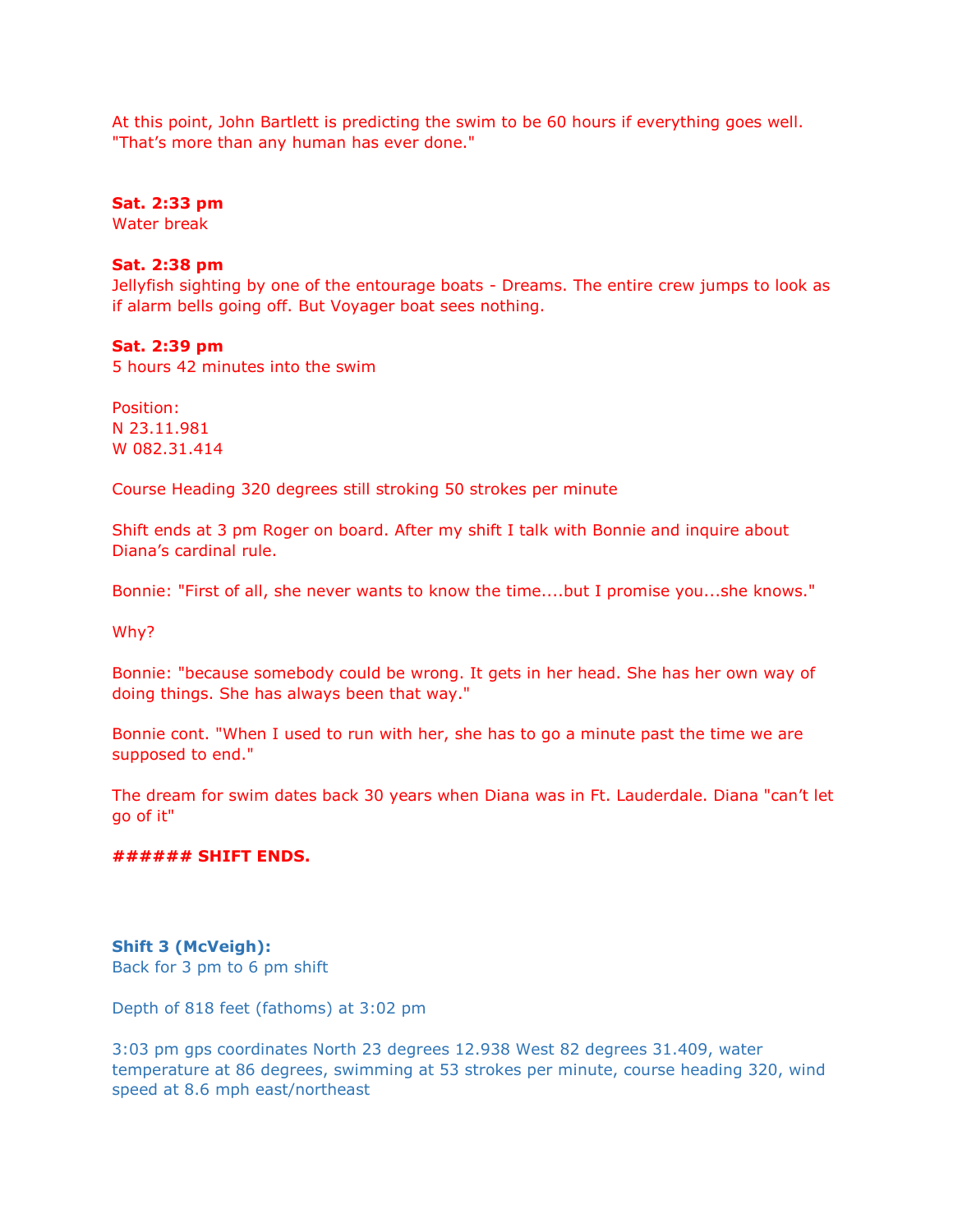3:11 pm winds out of the east/northeast at 7.5 knots or 8.6 mph 3:15 pm 5 minute whistle warning to next feeding

3:20 pm feeding, banana with peanut butter, strawberry colored can drink, liquid from camelback bladder, Vaseline on the lips, 2 pieces of Clif Shot Bloks, compass heading is 320

3:51 pm travelling at 1.4 mph now, and 9.3 statutory miles off starting point, gps North 23 degrees 13.541 West 82 degrees 31.199, whistle for water break

4:52 pm winds lightened up a bit at 6.5 knots

4:53 pm gps North 23 degrees 13.522 West 82 degrees 31.199

5:14 pm looks like weather moving in from the South should be here in about 15 minutes

Preparing for potential storm/squall protocol

5:24 pm gps coordinates North 23 degrees 15.136 West 82 degrees 30.745, weather approaching from south, but never reached us, though squall protocol was discussed

5:33 pm diver going in water

5:38 pm Diana swimming at about 50 strokes per minute. Compass heading is now 320

5:52 pm Diana stopping for hydration, Diana says she is starting to get minor stings every couple of seconds from no-seeum jellyfish, handlers say she can put on suit at anytime, she says she will wait a few minutes

Shift ends with 6 pm arrival of Janet

### **Sat. 6 pm**

Back on board Voyager. While I was gone, wind got up to 7.5 knots but is now 6 knots. 1-3 foot chop against a current of 1.3, 11.85 statute miles into the swim.

Position: N 23.15.38 W082.30.61

Heading: 320 degrees.

John Bartlett: "We are right where we want to be right now." Diana is starting to feel some tingles, could be sea lice. This is first time she has mentioned this.

### **Sat. 6:09pm**

Diana's swim stroke clocked at 51 strokes per minute. I checked twice. She is very rhythmic and consistent.

Sun beginning to set behind the clouds.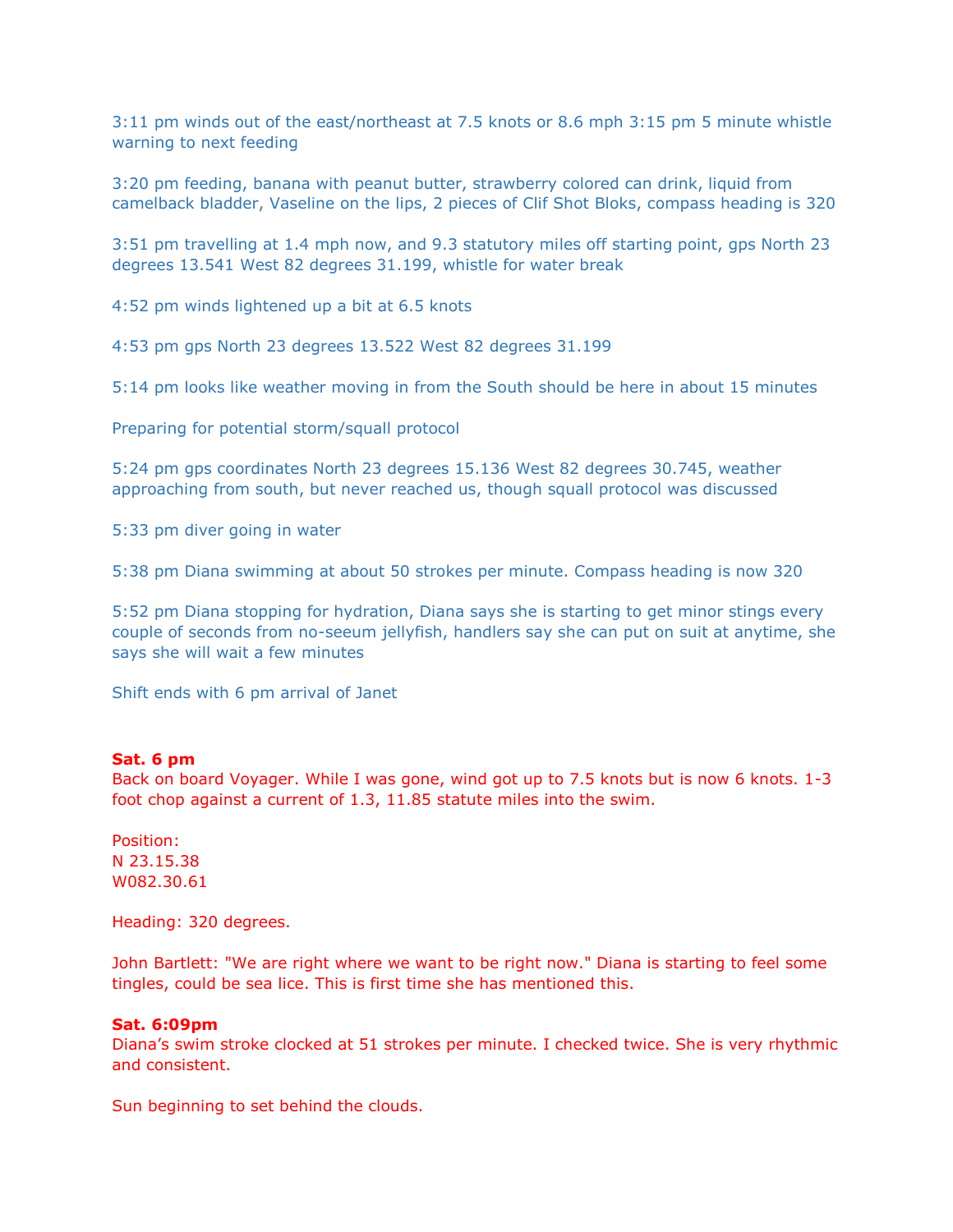Water temperature: 86 degrees

### **Sat. 6:33 pm**

Five minute warning whistle

Jellyfish expert Angel is in the water looking for jelly fish.

Diana very quiet asking for Angel to give her a report and wanting to know if it is time for the mask. Feeding her pasta. She says: "I feel like I need to eat something with a lot of calories."

As dusk approaches she puts on the suit. She instructs the diver:

"I cannot be held up but if I have trouble with the suit you can pull it up.

Nico is assisting her with the suit. Bottom of the suit and socks are tightly taped with dark aqua tape to prevent any jelly fish venom from reaching in the crack between her feet and ankles.

Bottom of suit and socks are taped together with dark aqua tape. Assisted by handlers. Very stressful scene – water getting to her as she attempts to get suit on. Arduous task.

She is receiving an inhaler treatment and expressing worry about the security around the zipper of the suit.

The mask is going on. When it is on she looks like a robber with a mask.

Diana remarks: "Give me all your money."

She is back swimming at 7:09. It took about half hour to completely suit up.

She is stroking 40 strokes per minute. Apparent she must reach higher for a breath compared to no mask.

## **Sat. 7:21 pm**

Red light rope is broken; fortunately crew planned for the possibility and a back up is quickly installed. The test was done prior to sundown and easily switched out in the dusk light.

I have a wonderful conversation with Nico about his diving business. He spear fishes and sells his fresh catch to Richard Hatch for his restaurants.

### **Sat. 7:38 pm**

Calm seas, some dark clouds around us.

Course heading: 310 degrees.

We are 10 hours and 40 minutes into the swim. I'm clocking her at 47 strokes per minute.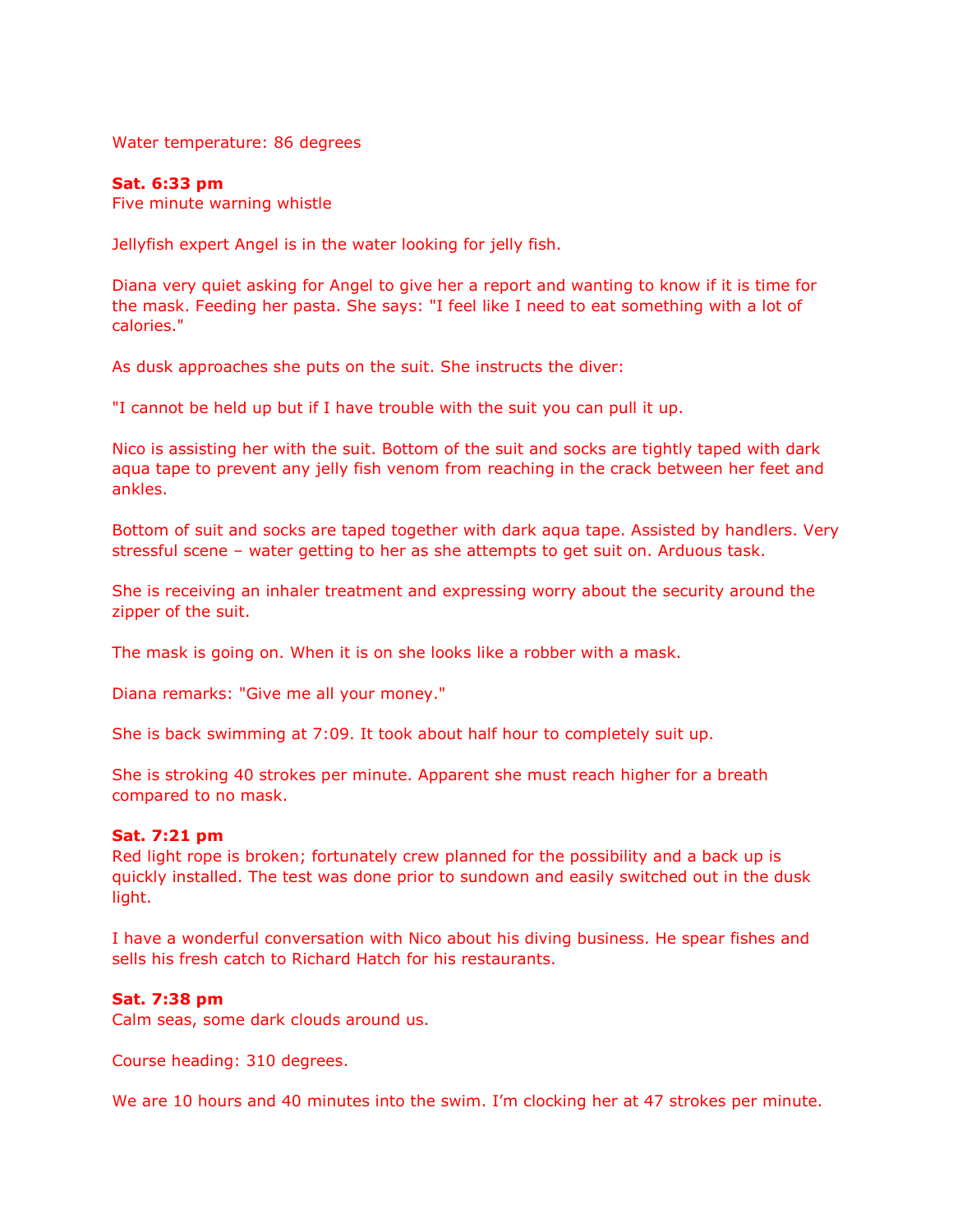She must be getting into a rhythm and returning to her 50 stroke average.

How is Diana feeling I ask one of the handlers:

"Good but not her usual jovial self. We are feeding her more during the day because it is very difficult to get any nutrition into her with the mask.

### **Sat. 7:53 pm**

John Bartlett reports we have crossed into international waters.

"This is the first time she has reached international waters without a crisis," said Bonnie Stoll, noting that Diana is getting her personality back and sense of humor.

Angel requests that boats with white lights on mast move to port side of Voyager or kill their lights. Concerned about anything that might attract the jellyfish.

### **Sat. 8:09 pm**

Position: N 23.27.924 W 082.29.356

Course heading 310 degrees. Calm seas. No waves

Averaging 1.5 knots, good signs all around...

### **Sat. 8:40 pm**

Nourishment break..

"Don't change anything, Bonnie tells her, "you are swimming beautifully."

Angel and divers in the water looking for sharks and jelly fish.

Switched to red light from green light on her swim cap per Angels direction. Divers out of the water. Interviewed Angel: "I am seeing fireworms but no box jellyfish." "It's a beautiful thing," a crew person says.

## **Sat. 8:55 pm**

Position: N 23.27.924 W. 082.29.356

Course heading 310 degrees. Calm seas.

### **###### SHIFT ENDS.**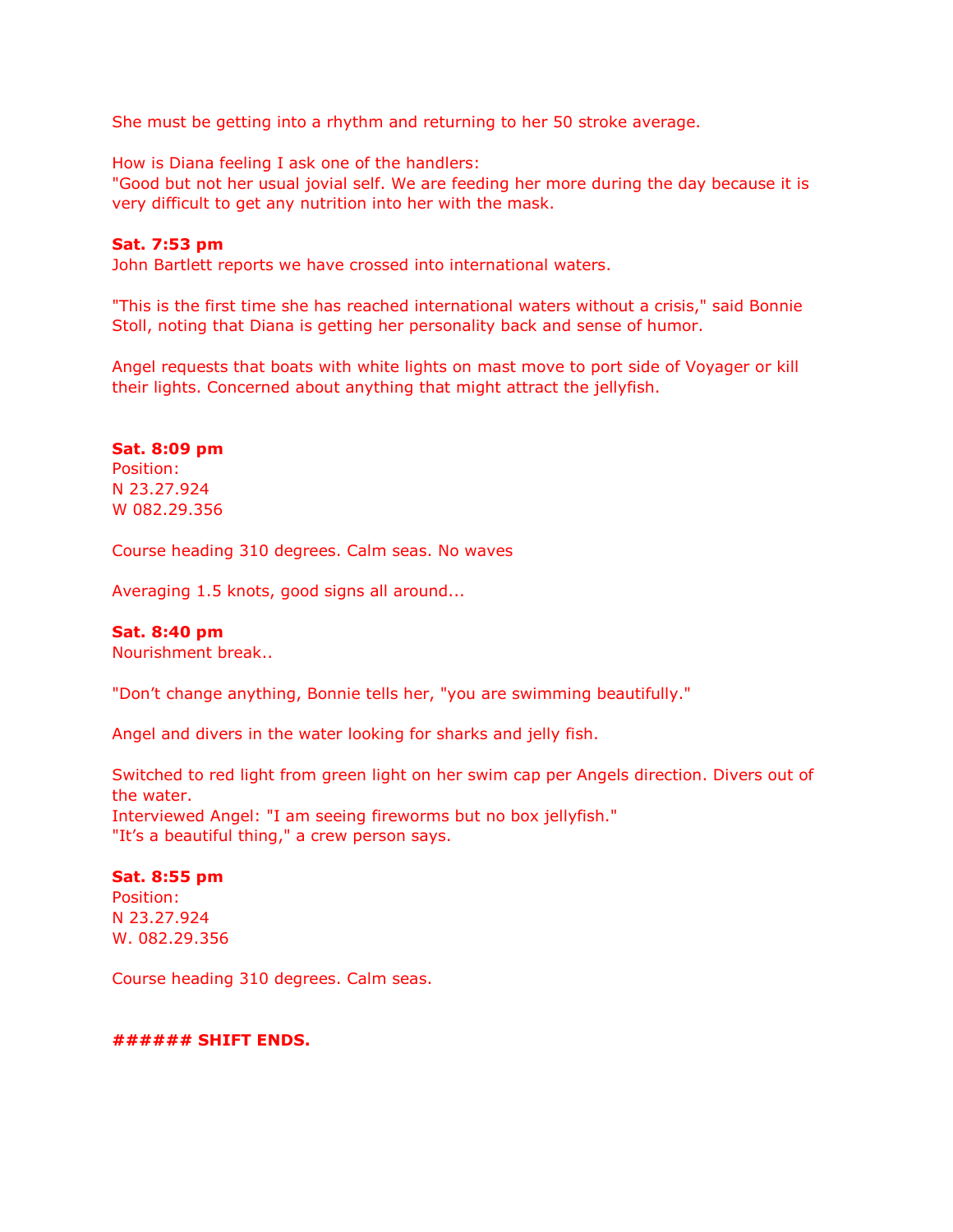### **Shift 5 (McVeigh):**

Wow, its dark and 9 pm shift has started, seems pretty dicey getting in and out of the dinghy out on the dark ocean

Night swimming is tough

Very easy for Diana to drift away from boat, kayakers have a tough job keeping her close to Voyager

Winds shifted from southeast, makes it hard for the boat to stay with her with winds pushing

Compass heading is 300

Large lightning strike to the northeast, seems to be about 10 miles away

9:33 pm gps coordinates North 23 degrees 17.924 West 82 degrees 29.356, current heading is 300, stroke count has dropped to 46 strokes per minutes, hard to swim in suit

10:07 pm gps North 23 degrees 20.184 West 82 degrees 28.179 10:22 pm feeding at side of boat, very quick and efficient

10:55 pm gps coordinates North 23 degrees 20.848 West 82 degrees 27.606, water temperature 86 degrees, winds from the south, 2 to 3 feet swells, stroke count down to 45 strokes per minute

11:01 pm 5 minute whistle till hydration stop Staying on 300 compass heading

11:32 pm stroke count is 49, gps is North 23 degrees 21.536 West 82 degrees 27.212 11:51 stop for feeding/hydration

Diana stops to ask whether Candace and the social media team is paying attention

12 midnight gps coordinates North 23 degrees 21.66 West 82 degrees 26.91, currently have gone 19.32 statutory miles (about 16.8 nautical miles) in about 15 hours at cumulative speed of 1.29 mph, seems as if current is turning slightly north going with us

12:22 am swimming at 48 strokes per minute

12:24 am water break, everything is good, going to 30 minute hydration breaks till daylight, now 43 strokes per minute, though it is hard to count in the dark

Relieved by Janet at 1:51 am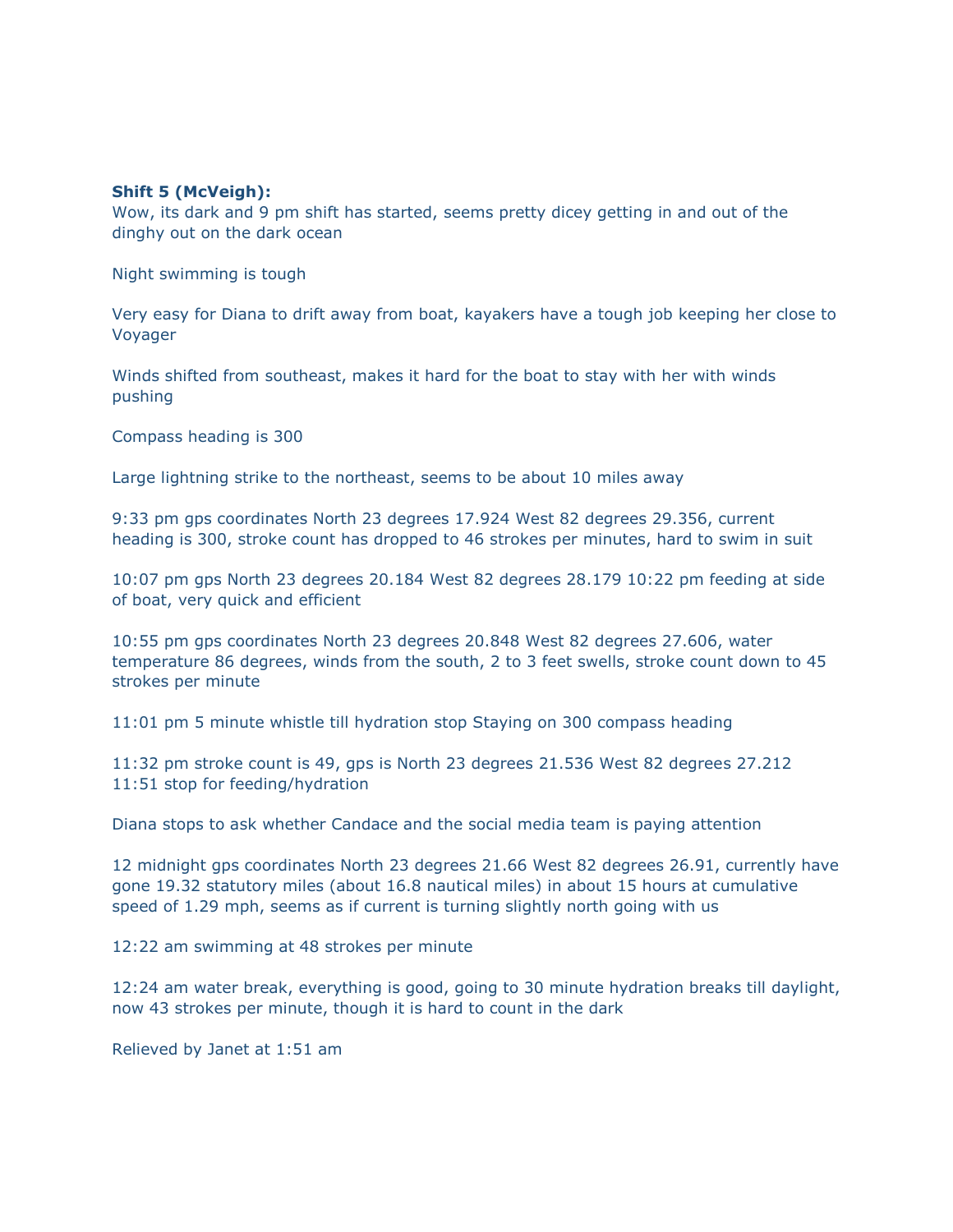**Sun. 1:47 am** BACK ON BOARD Voyager

Position: N.23.24.256 W 82.24.783

Diana in water, course heading 300 degrees (a shift of 10 degrees)

Bonnie and Lois Ann on duty; both John's resting.

Strokes in keeping with what's expected with mask on.

## **Sun 2:02 am**

Water break – get's water from kayakers

Angel tells me risk of jellyfish higher between 2 and 3 am –

### **Sun. 2:10 am**

John Bartlett reports:

Average last two hours 1.44 mph – better than the previous two hours. We are anticipating even better currents three miles ahead.

#### **Sun 2:21 am**

Water temperature 84 degrees.

### **Sun 2:37 am**

Food break for about 5-7 minutes. Divers in the water. Later Nico reports he saw one round, clear, small jelly with tentacles streaming down. They are coming up; Angel making sure all divers are completely protected.

17 hours, 55 minutes into the swim.

Position: N 23.25.419 W. 082 23 322

Course setting is 300 degrees.

### **Sun 3:09 am**

Water break, Angel and Nico in the water - Absolutely NO JELLYFISH spotted..this is excellent news.

Apparently Diana not suffering from headache, however lots of saltwater ingested.

**Sun. 3:37 am**  Position: N 23.25.419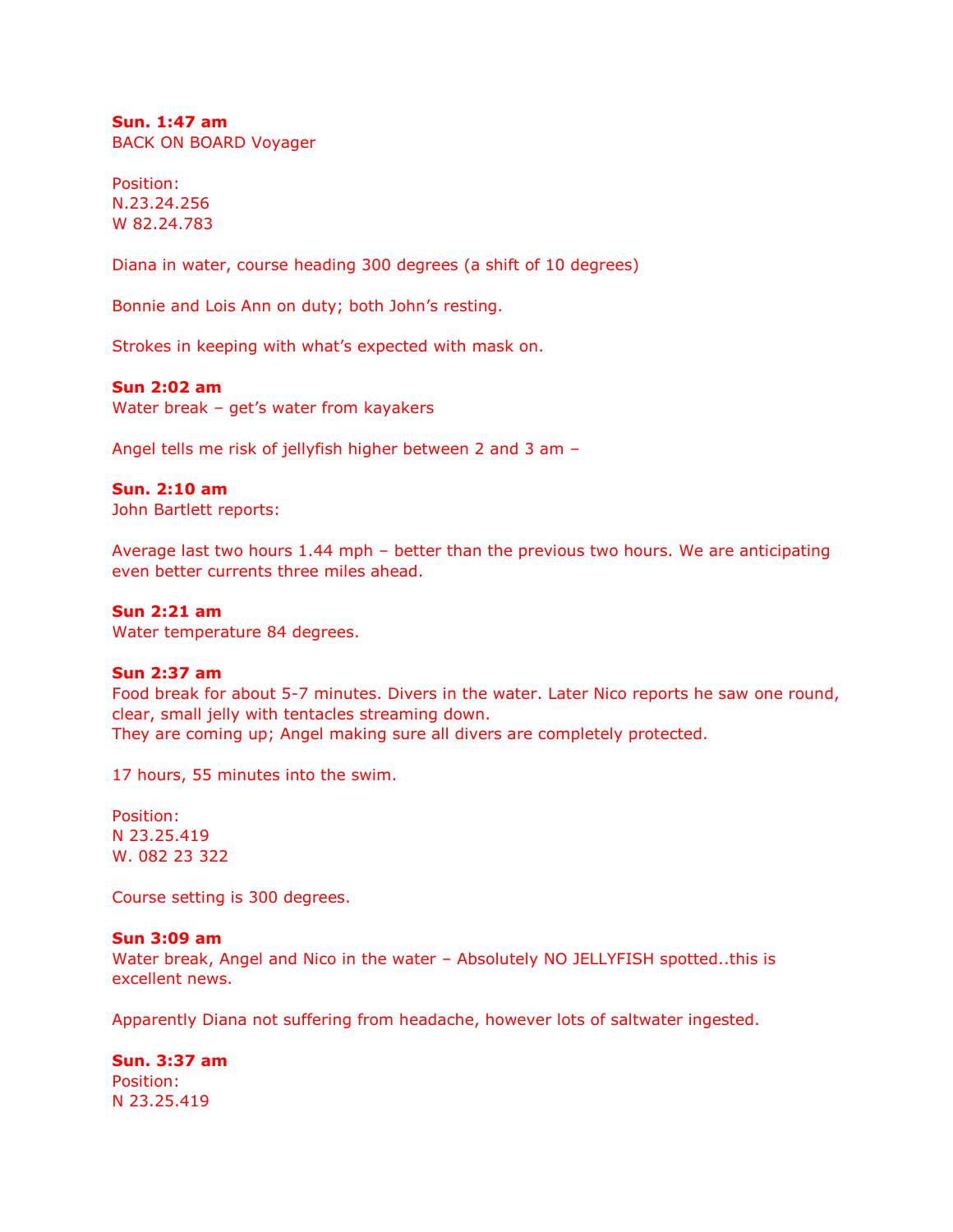W. 082.23.322

Course heading 300 degrees.

### **Sun 3:50 am**

Divers down "No jelly fish, nothing," reports Nico

Large rolling waves are making boat steerage a challenge.

### **Sun 4:12 am**

Kayaker Darlene is seasick. Diana swimming.

Position: N 23.27.085 W 082.21.432

### **Sun. 4:45 am**

Janet, this is me thinking: "I am in awe of what I am witnessing.. I am taking in the moment. I am so grateful for the privilege of being in the midst of such a loving and generous group of people.

#### **Sun 4:50 am**

Diana in distress. Vomiting. (Diana) has requested some Coke.

Back swimming but took some periodic breaks.

#### **Sun 6:01 am**

Diana continuing to throw up. Complains of feeling weak. Requests physicians. Physicians are in another boat and effort underway to get them to Diana.

Position: N. 23.30.529 W 082.18.799

#### **Sun 6:06 am**

Back swimming. Still no reports of jellyfish.

## **Sun 6:17 am**

Bonnie wants to give her solid food and tells Diana she must remove the mask to receive a banana peanut butter concoction. Diana resists taking off mask. Very concerned that if we take too long a break it will throw us off course. We are 21 hours 24 minutes into the swim.

## **Sun 6:42 am**

Sun beginning to show light on eastern horizon. Diana swimming.

### **Sun 6:43 am**

Diana stops, is coughing.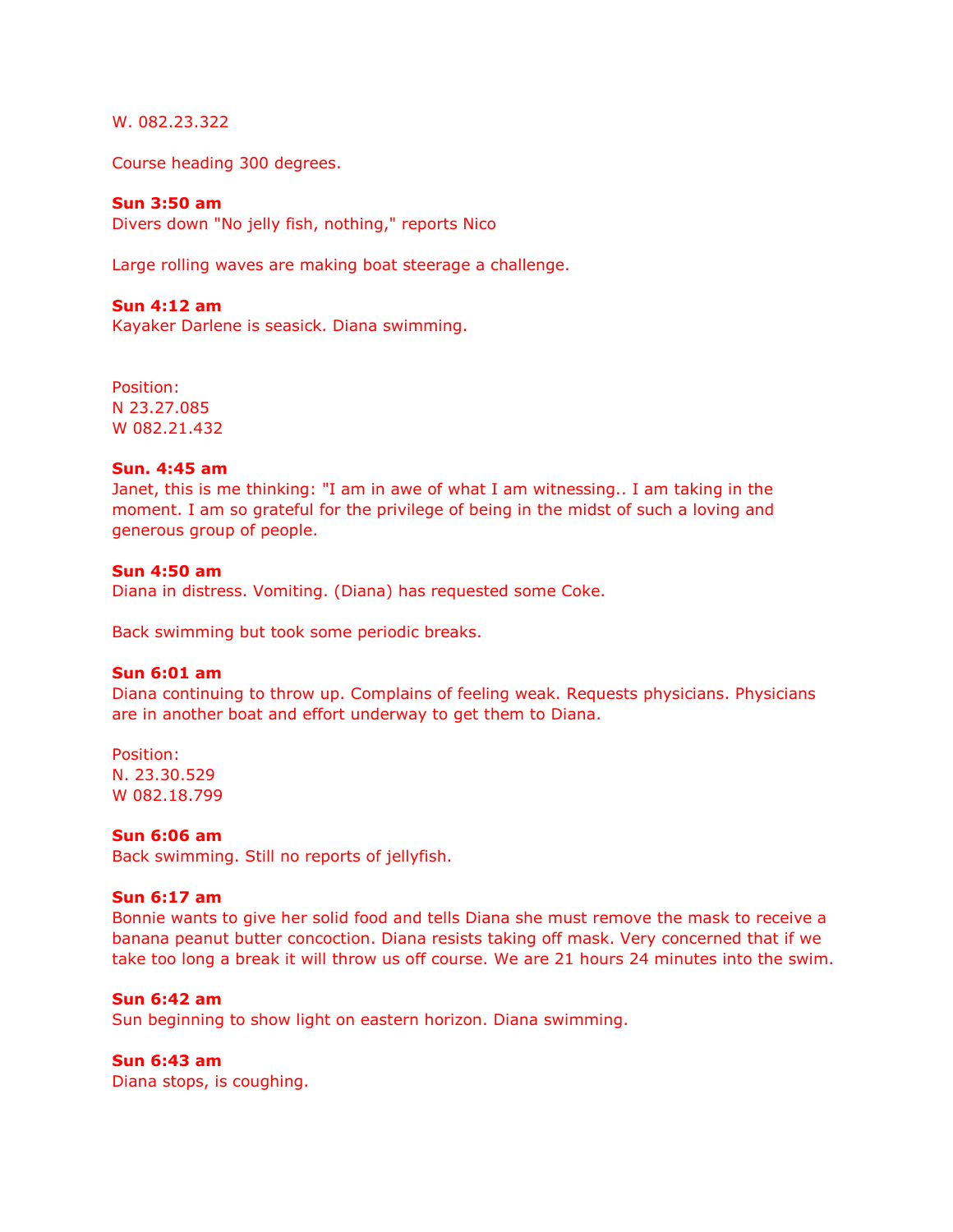We are moving at 2.5 knots – E-NE, just crossing the rumb line. Diana is taking off the mask to adjust.

### **Shift 7 (McVeigh):**

Shift started at 6:51 am

She has upset stomach, swells are 3 to 4 feet, course change to 290 compass heading, the jf mask is not positioned correctly and seems to be hurting her

Shark divers wearing shark shields that repel sharks, but need to be recharged Angel leaving boat along with shark diver team

Changing course to 290 compass heading

6:30 am gps position North 23 degrees 30.9 West 82 degrees 18.2, 2.5 knot current, 21.5 hours in, covered 33.23 statutory miles at cumulative average speed of 1.56 mph, 85 degrees water temperature, Diana feeling great, now at 46 strokes per minute

Changing course to 280 heading

7:33 am removing suit and mask, doctor's pulse reading was 66, eating pasta now, holding down food feeling great, stroke count is 50 strokes per minute, course change by 10 degrees to 270 degrees

Lights and streamer were coming apart, used feeding stop to tape them back together, now on a 45 minute break schedule

7:40 am she is swimming again

Depth is 5400 feet and she is swimming at 50 strokes per minute

She is drinking a combination of liquids including Jamba Juice?, coca cola and water

She also has a liquid concoction that includes hammer sustained energy, ginger, honey and electrolytes

Course change 10 degrees to 270 compass heading

8:26 am quick bite to eat

8:33 am everything is going well, next stop in 30 minutes at 24 hours, swimming at 53 strokes per minute

8:39 am gps coordinates North 23 degrees 34.759 West 82 degrees 14.532, 4.5 knot wind from southeast, boat pointed west, but travelling in a northeast direction, water temperature at 85 degrees, 2 to 4 foot swells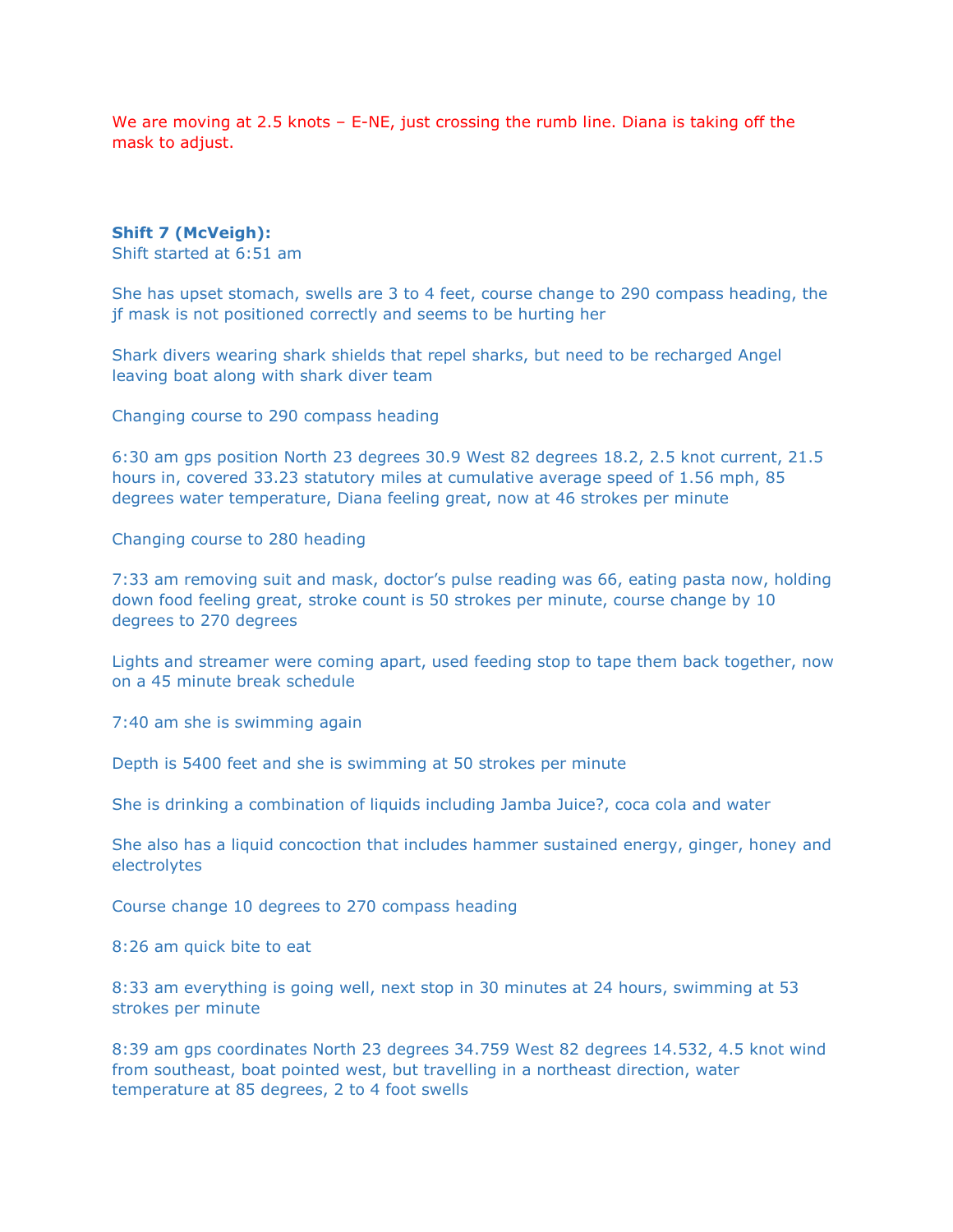8:46 am swimming at 53 strokes per minute, 2 to 4 foot swells, apparently caused by current moving across undulation on the bottom

8:58 am in 20 minutes all boats are going to rally a cheer

Course is now 270, gps North 23 degrees 35.239 West 82 degrees 14.109

Winds at 4 to 8 knots out of south/southeast, seas are now less than 1 foot

She is in good spirits, but has lots of chafing, enjoyed eating eggs and drinking coca cola

9:27 am her bicep muscles are burning, heading still at 270 degrees essentially due west, gps coordinates North 23 degrees 35.968 West 82 degrees 13.436, 51 strokes per minute

9:30 am changed heading 10 degrees to 260

9 am reading was we have travelled 38.18 statutory miles at average speed of 1.6 mph 51 strokes per minute at 9:40 am

Bruce was captain from 6 am till about 9:44 am on Voyager, Nancy in relief

2 to 4 foot swells, 8 knot wind out of the southeast

10 am North 23 degrees 36.731 West 82 degrees 12.754, at 10 am feeding she says, "*everybody get ready, its Roger McVeigh's birthday and we are going to sing*" (how she ever knew it was my birthday, I'm not sure, but very surprised to say the least, could be my best birthday ever)

Bartlett estimates Monday evening landing, several hours after darkness

She is now swimming at 49 strokes per minute, 86 degrees water temperature

Just before 11 am Bartlett was recharting course, saying we have big decision on course direction Course heading is now 260, water break in 20 minutes

11:18 am She was scheduled for water only stop, but needs food, doctors were being consulted about pain in corner of her mouth and inside of her mouth; doctors had brought xylocaine(?), but she decided against it

11:24 am gps coordinates North 23 degrees 39.696 West 82 degrees 9.952, holding course steady at 260 Dee is driving Voyager next for a 2 hour shift

Holding course at 260

12 pm noon feeding, breaks set at 40 minutes for now

Janet arrives for shift change, Roger to come back to relieve her at 5 pm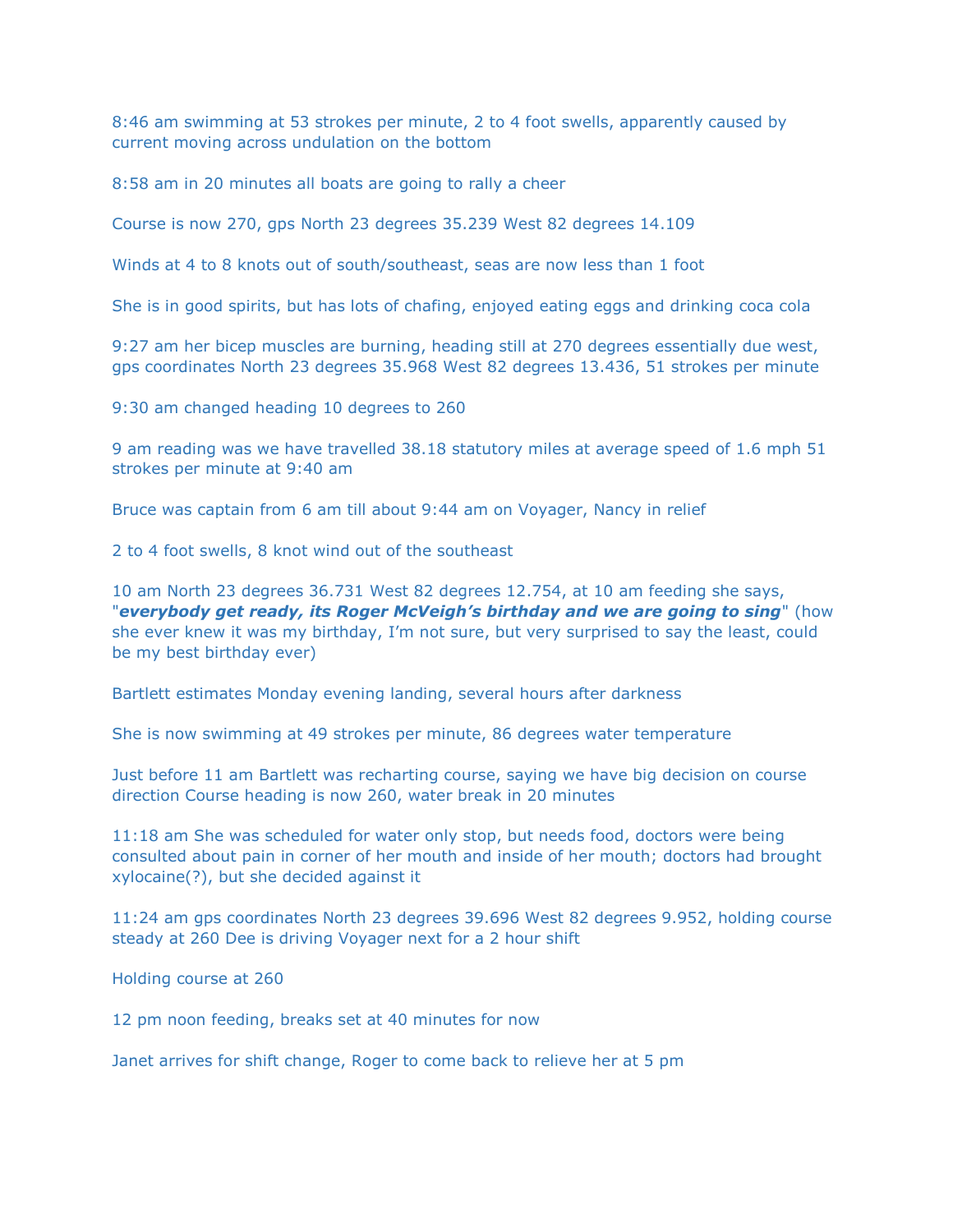### **Sun. 12:14 pm**

Back on Voyager

Seas 3-5 feet. Wind 2 to 3 knots from S.E.

Position: N 23.41.426 W 082.08.351

27.16 hours into the swim.

Diana wearing her swimsuit this morning. 49/50 strokes per minute. Clear skies, cirrus clouds on horizon. Bonnie and Pauline on duty as handlers Course heading: 260 degrees.

Learned Diana sang Happy Birthday to Roger during his shift.

### **NOON STAT Report from John Bartlett**

Diana swimming strong, riding the swells. 3-5 foot swell out of the east which is right behind her. 47.61 statute miles in 27 hours. 1.76 mph for swimmer.

Over the last few hours have entered a more favorable current. (1.44 at 2 am. 1.68 at 10 am)

"getting into more favorable current." John Barlett

Still steering at 260 degrees but course made good is 42 degrees - we are in 3.8 knots of current right now. "54 degree current is running which is in our favor." What we've always hoped for.

Where will we land?: Thinking Sombrero Beach in Marathon but will know better 10 miles out (from the keys). If tide is coming out, we will steer away from the cuts and bridges. If the tide is coming in, we will take advantage of the cuts and bridges and bring her in."

Interviewed Bonnie: It got pretty tough last night, probably more of same tonight." Predicting 12 knot winds.

On the chart table was a typed list of rules (covered in plastic)

"Don't ever tell me, or let anyone else tell me how far we have gone or how far we have to go."

"Emerging shark episode is the only reason I would be allowed out of the water until shark divers deem it safe to return. No storm will disrupt the swim. We have a definite storm contingency.

"Apply lanolin with gloves...never use hands. Avoid goggles and cap. Never near ears. Reapply lip lanolin with your finger.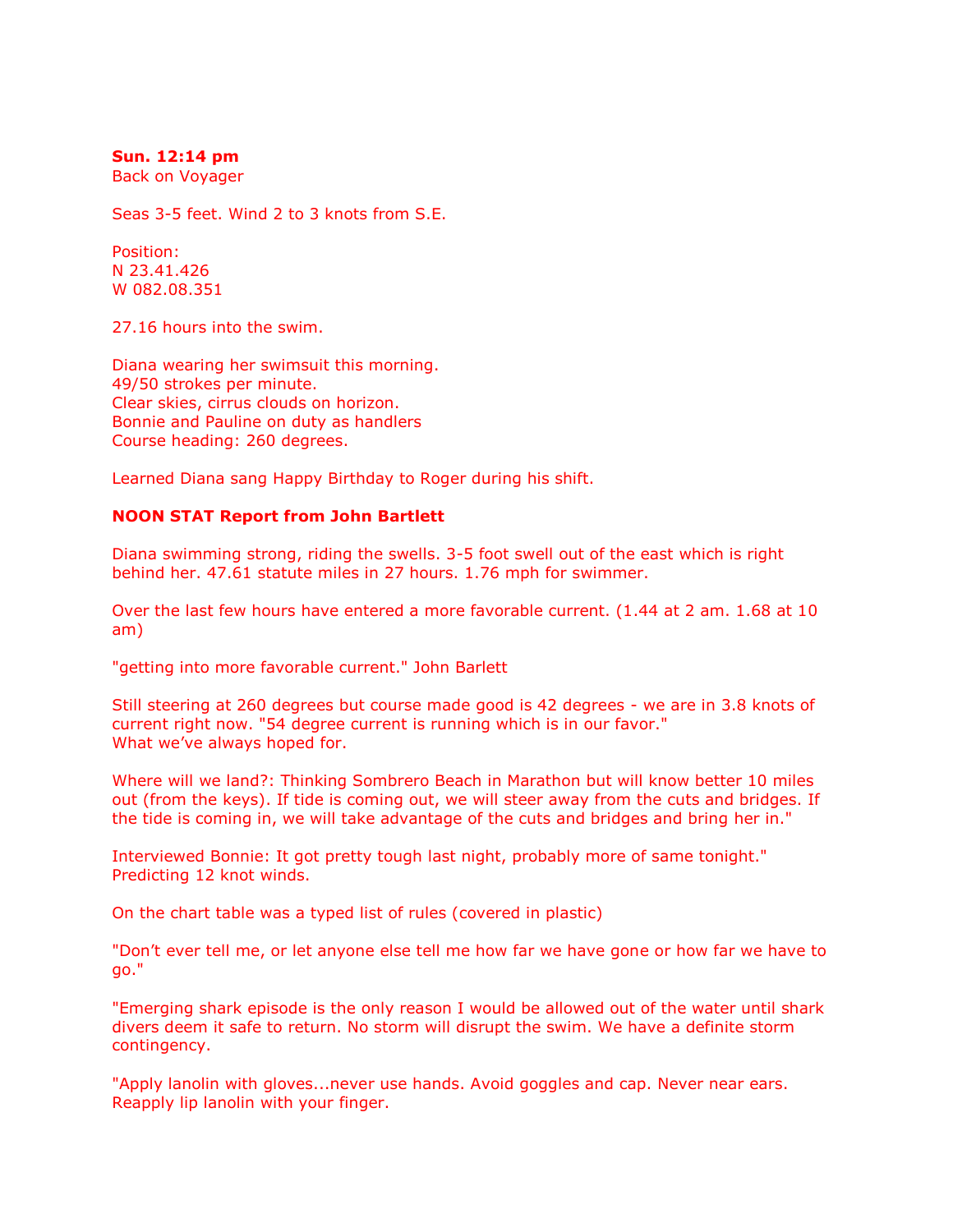At night, no solid food. Pauline's shake for nutrition. Can drink Jamba Juice, Coke, Water...No shot blocks with mask on.

Stomach settling concoction: 3 caps pink stuff (Pepto Bismal?) 3 Tbs Hammer Sustained Energy 9 tiny spoonfuls of Electrolyte Powder 3 tsp ginger extract good dose of honey – fill rest with water.

### **Sun. 12:57 pm**

Whistle blown for break.

Diana reports that "it might be psychosomatic, but feeling pressure in lungs."

Diana sees me and acknowledges my presence with a wink.

Position: N. 23.42.970 W. 082.07.001

Clears skies, sunny. Divers in water...Ice on Diana's lips.

Doctors are here. Diana reports her lungs are constricted.

"I'm tired, last night almost broke me." she said.

"I do feel a better sense of well being....but there is heaviness in my lungs." Again, wonders if it's psychosomatic. Doctors listen to her chest and measure her heart beat. They report her heart is beating 71 beats per minute and "lungs are clear" They tell me mid 60s to low 70s is a normal heart beat.

### **Sun. 1:13 pm**

Back swimming - I note this was a 16 minute break.

#### **Sun 1:32 pm**

Position: N 23.44.642 W 082.05.564

Funny David back as boat driver after his break: "That three hours of sleep I got was the best ten hours of sleep ever."

Sun 1:59 pm

Whistle blow, Nico in the water looking for sharks.

"Diana feeding – she reports feeling strong but her mouth is hurting from the mask. The mask is chafing. Diana shuns suggestion of orajel or other pain relievers – fearful it will reduce effectiveness of mask.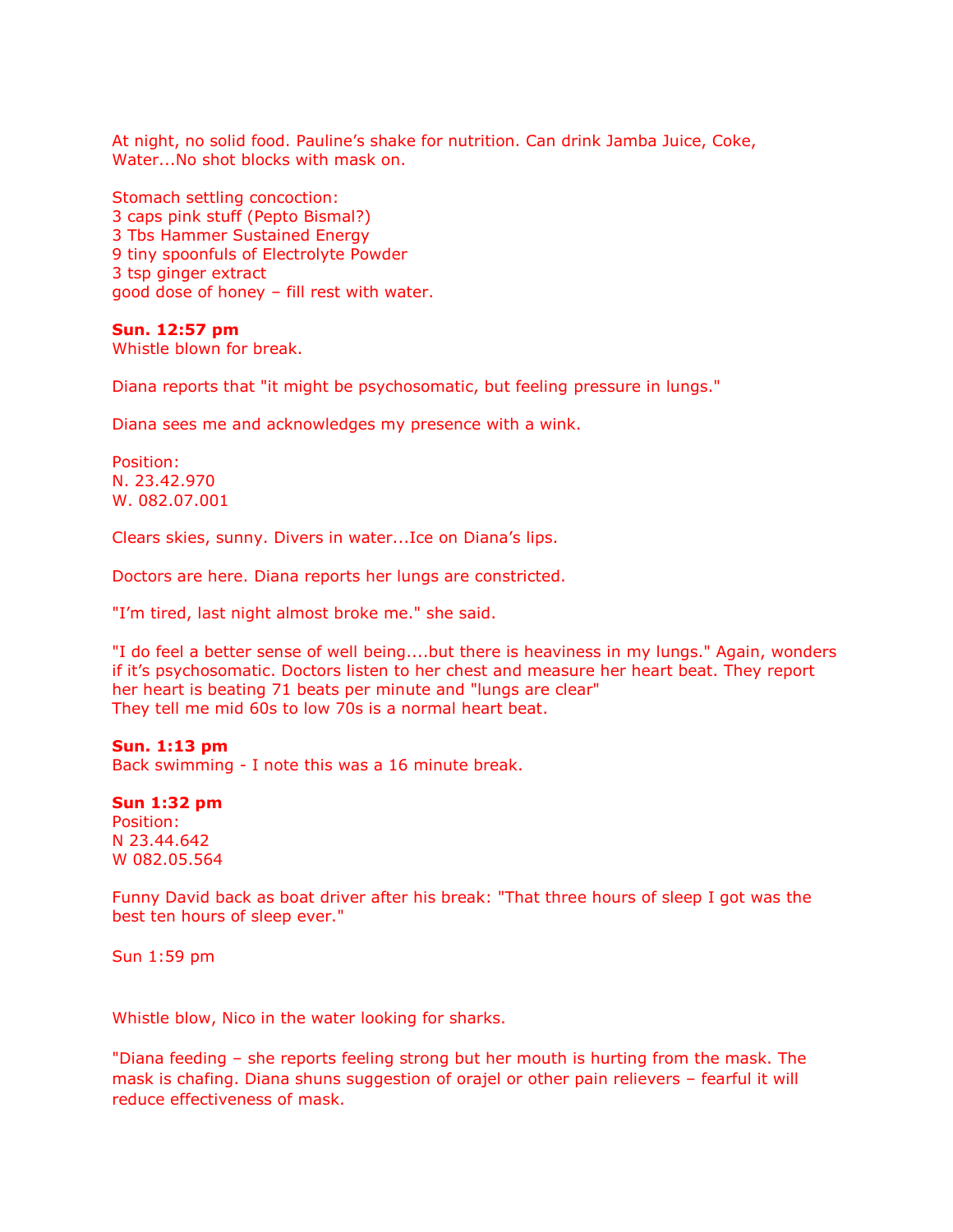Doctors suggest Vaseline or lanolin. They have given her Zofran for the nausea. It is only anti-nausea that will not sedate her. They report it has helped. Doctor: "If (mouth soreness) is her main complaint, we are in good shape."

The catamaran Dreams Do Come True pulls close and the crew encourages Diana on with cheers.

Diana jokes: "What are they all excited about.?"

Diver adds: "And why are they following us?"

Bonnie suggests testing the netting to see if it could replace the mask? Diana expresses skepticism. "Penny Palfry tried this." "We'll try it again," says Bonnie.

"Let's try it for five minutes and see what happens."

Did not work. Water coming into Diana's mouth. She removes netting.

### **Sun 2:17 pm**

Back swimming.

Course heading 330 degrees – course made good still working.

### **Sun. 2:25 pm**

Water temperature 88 degrees – a bit warmer than previously reported.

#### **Sun 2:35 pm**

I clock Diana at 50 strokes per minute and once again at 52 strokes per minute.

#### **Sun 2:38 pm**

Possible good news (from sources on land) about the absence of eddys...John Barlett calling Lee to confirm Frank's latest email.

## **Sun. 2:45 pm**

Trip is full of highs and lows. News of a favorable current brings smiles all around to the navigator and crew. Diana still stroking 50 strokes per minutes, the same steady stroke she began nearly 30 hours ago.

### **Sun. 3:03pm**

Whistle blows for break. The two physicians took a turn diving in the water and looking around.

Diana reports mouth still irritated from the mask experience. She is occasionally vomiting. Bonnie tells her: "Sometimes it's good to vomit..that said... let it come up."

### **Sun. 3:11 pm**

Diana tells Bonnie: "I've got to figure out how to get calories...I don't want to eat anything." Bonnie is feeding her a peanut butter (like) substance with a spoon. Diana has a red sore on the right side of her mouth.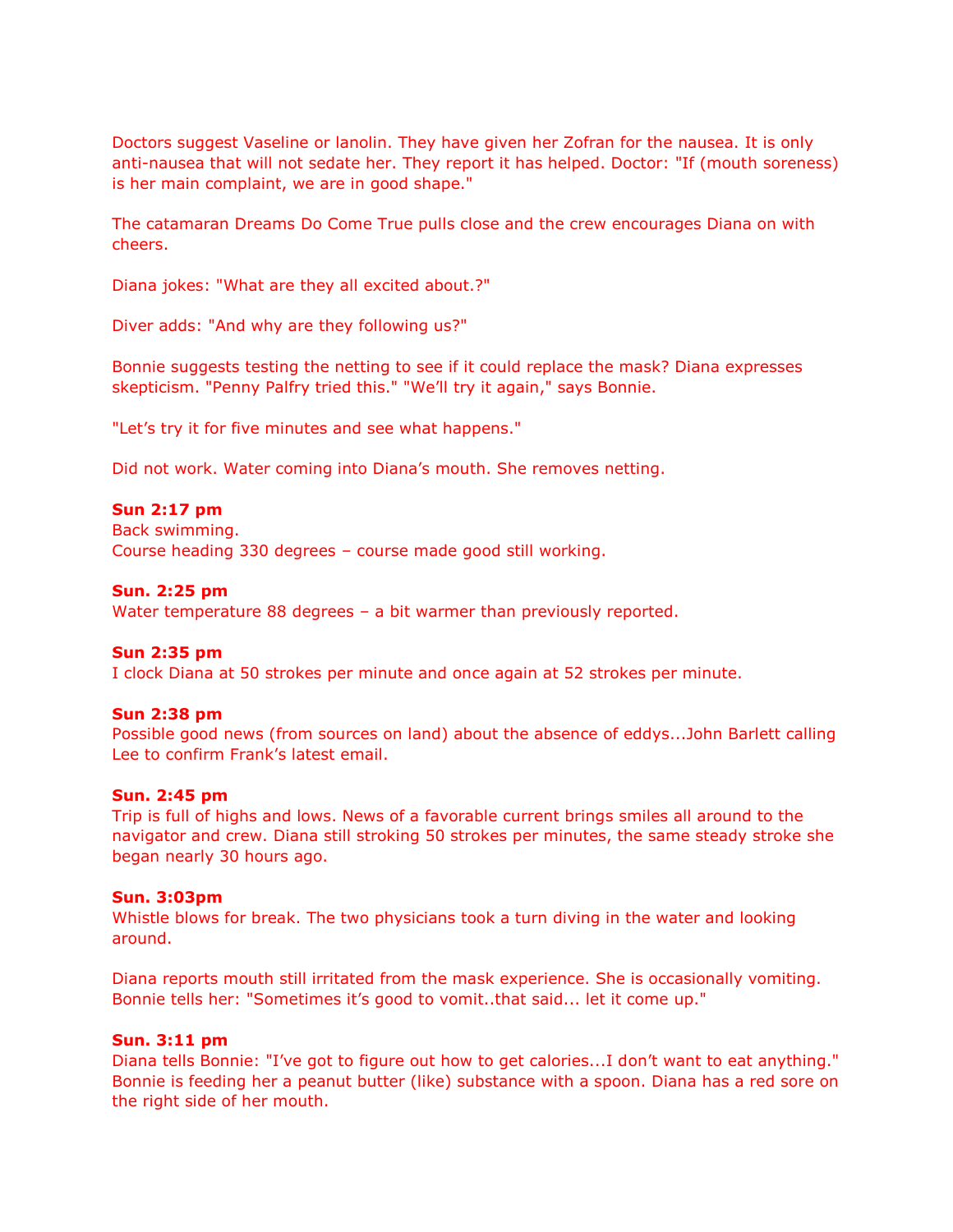**Sun. 3:19 pm** Back swimming.

**Sun. 3:20 pm** Course heading 330 degrees

Position: N 23.50.616 W 082.01.580

Pauline Berry interviewed on the sat phone. Bonnie works with Dreams boat to make ice cubes out of jamba juice concoction "This is pretty much going to be her sustenance through the night."

### **Sun. 3:50 pm**

Diana takes bathroom break.

There is a possible moon jelly sighting. Angel is called over to make a perimeter check.

John Barlett is giving social media update. Diana is next to the boat, wading. She asks for sandwiches and is eating with a good attitude.

Angel is in the water. Upon her return reports there is a thermal plane 30 feet down but no jelly fish.

### **Sun 4:07 pm**

Diana swimming.

John Bartlett gives me a report as of 4 pm Position: N 23.52.7 W 82.00.4

63.25 Statute miles from Cuba starting point. 31 hours since start of swim. Averaging 2.04 miles per hour, anticipating the average will increase as day progresses because "Diana is in a favorable current."

Diana still swimming strong. 1.5 to 1.6 miles per hour – there is current advantage. Average speed over the bottom is 4 mph.

"We are farther along than Diana has been on any of her previous three attempts."

("We are) significantly farther north."

The trending currents up head are not eddys but a horseshoe like hump..that's 11 miles ahead of us right now.

"Could be another 29 hours, things going very well right now..could be 60 hours total trip.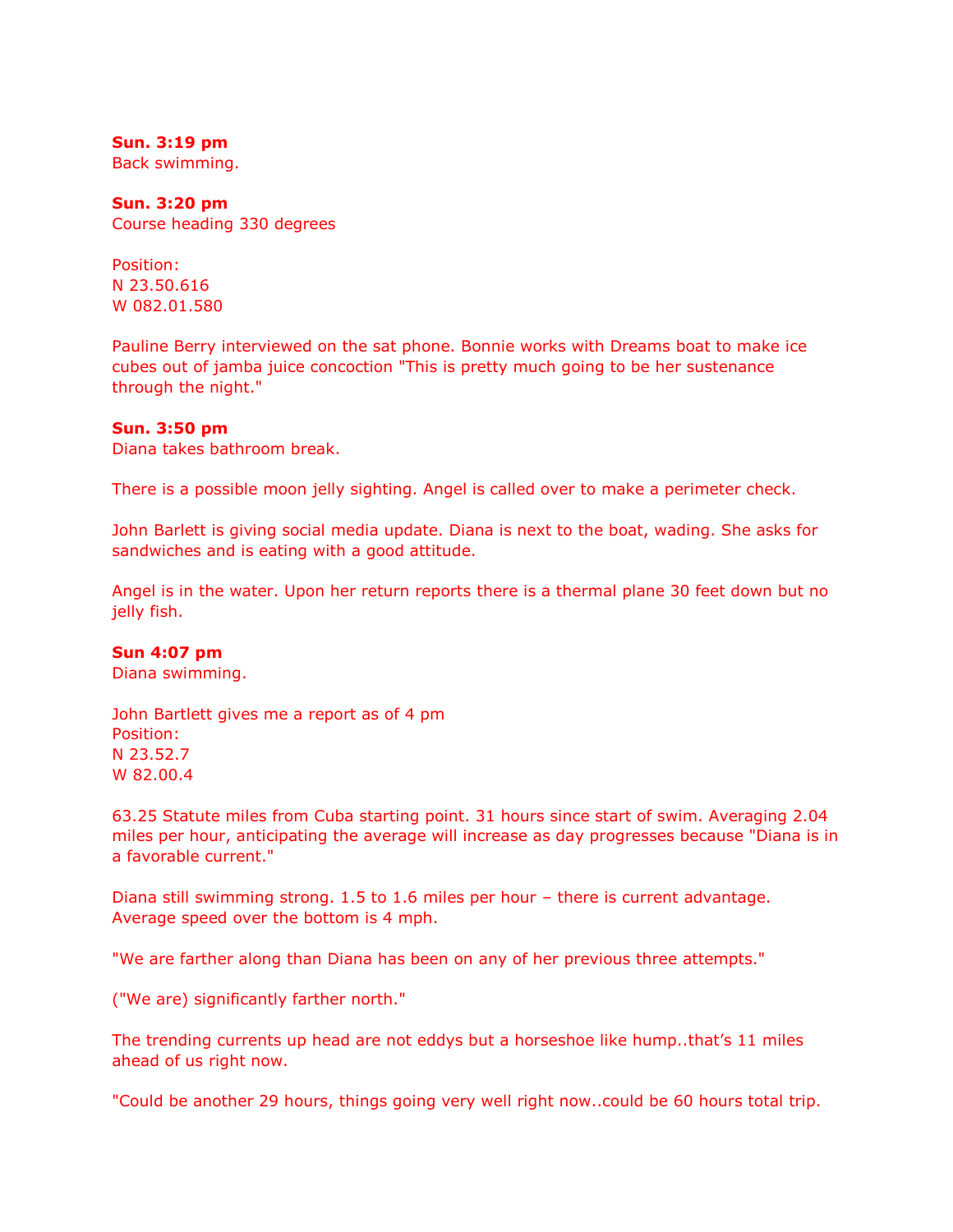"We're looking pretty good."

"we are five miles east of a straight line from Key West to Cuba."

"At 6:15 we're going to be at a point where a few course changes will be contemplated."

"She insists on using statute miles verses nautical miles.."

### **Sun. 4:38 pm**

(Diana) stops for a feeding.

Diana: "My motivation is good but I'm not getting enough nutrition... I feel it."

Position: N.23.55.024 W. 081.59.000

Course heading 330 degrees

Diana wants another pill for nausea at 4:45 pm Doctors have approved pill for nausea. Back swimming at 4:50 pm

### **###### SHIFT ENDS.**

# **Shift 9 (McVeigh):**

Shift started at 5 pm

She is swimming at 52 strokes per minute, compass heading at 330, 30 minutes between hydration/feeding stops

5:10 pm 10 minutes till next feeding, 30-35 minutes in between feedings now

We have travelled 70.15 statutory miles, approximately 37 miles from Oceanside Marina, water temperature at 86 degrees, compass heading is 330, first stroke count after putting suit on was 52 strokes per minute

Wind direction has changed and is now coming from east/southeast Gps North 24 degrees 2.488 West 81 degrees 55.609

Next feeding is at 8:20 pm, now swimming at 50 strokes per minute

About 10:45 pm storms arrived in a hurry, delaying our planned 11 pm shift change; rains and strong winds were on us in the blink of an eye and we went into storm protocol; suddenly all the shark divers were on board via the zodiac, then all of the shark divers entered the water forming a circle around Diana (could see small circle of red lights); Diana and the shark divers drifted ahead of Voyager and all of the support boats spread out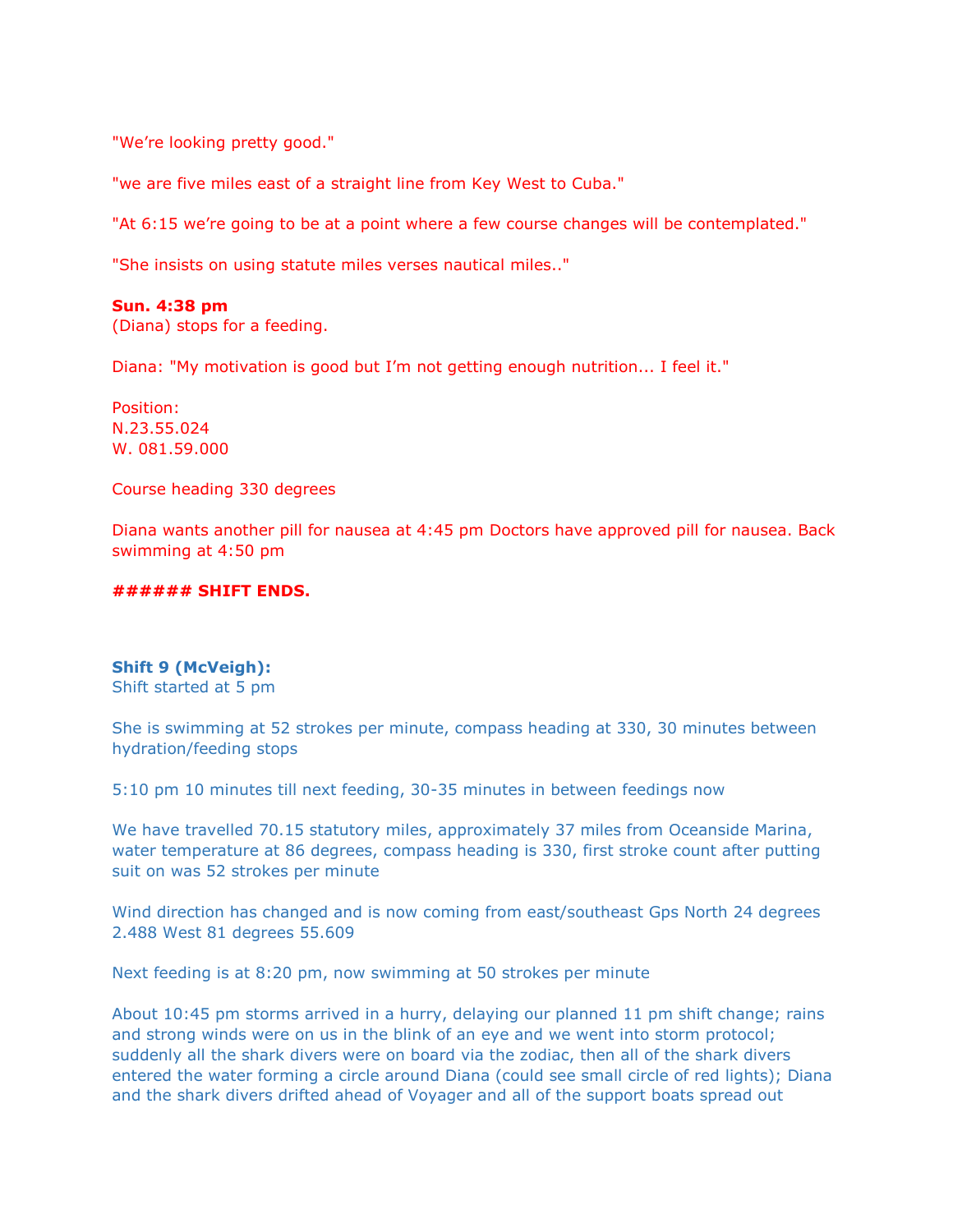putting some distance between the boats

Storms lasted a couple of hours and then we started getting back to normal Janet arrived at about 1:26 am to relieve me

### **Mon. 1:26 am**

Diana wearing jellyfish suit but no mask.

Back on boat, red light out. Kayakers in place.. encouraging words coming from Bonnie.

"I see a lot left in you." Bonnie says.

Diana appears a bit delirious. She is bobbing in the water.

"Free style... you are so close...you have no idea," says Bonnie.

Kayakers begin encouraging words: "Come on Diana." Take you to my party.

John Berry discussing strategy with Angel. Diana yells: "Woo, woo."

I sense a lot of stress. Diana is back stroking.

I learn about the storm protocol that was invoked late last night. "We were prepared, we had a plan, and it worked." John Berry tells me. Sharks shields worn around the ankles of Nico, Jay, Ben and Cal who were all in the water with Diana.

Bonnie yells to Diana. "We are going to Key West for breakfast."

John Bartlett yells: "I'm going to have lobster Benedict and you're buying."

Doctors are concerned about the swelling.

Lots of encouragement coming from all in the boat and among kayakers: "Diana...come on...this is just a six hour training swim....you can do it." Bonnie says.

### **Mon. 1:37 am**

Diana is always veering right, away from the boat and many voices direct her back to the light and the boat. More confusion than I've witnessed before. Everyone constantly bidding her to swim toward the red rope light and nearer the boat.

Bonnie: "Come on Diana, take us home."

Angel reports no jelly fish sighted. "Nothing," she says.

(my notes difficult to read here) but I think we discussed the importance of the insistence that she get on dry land before it is over."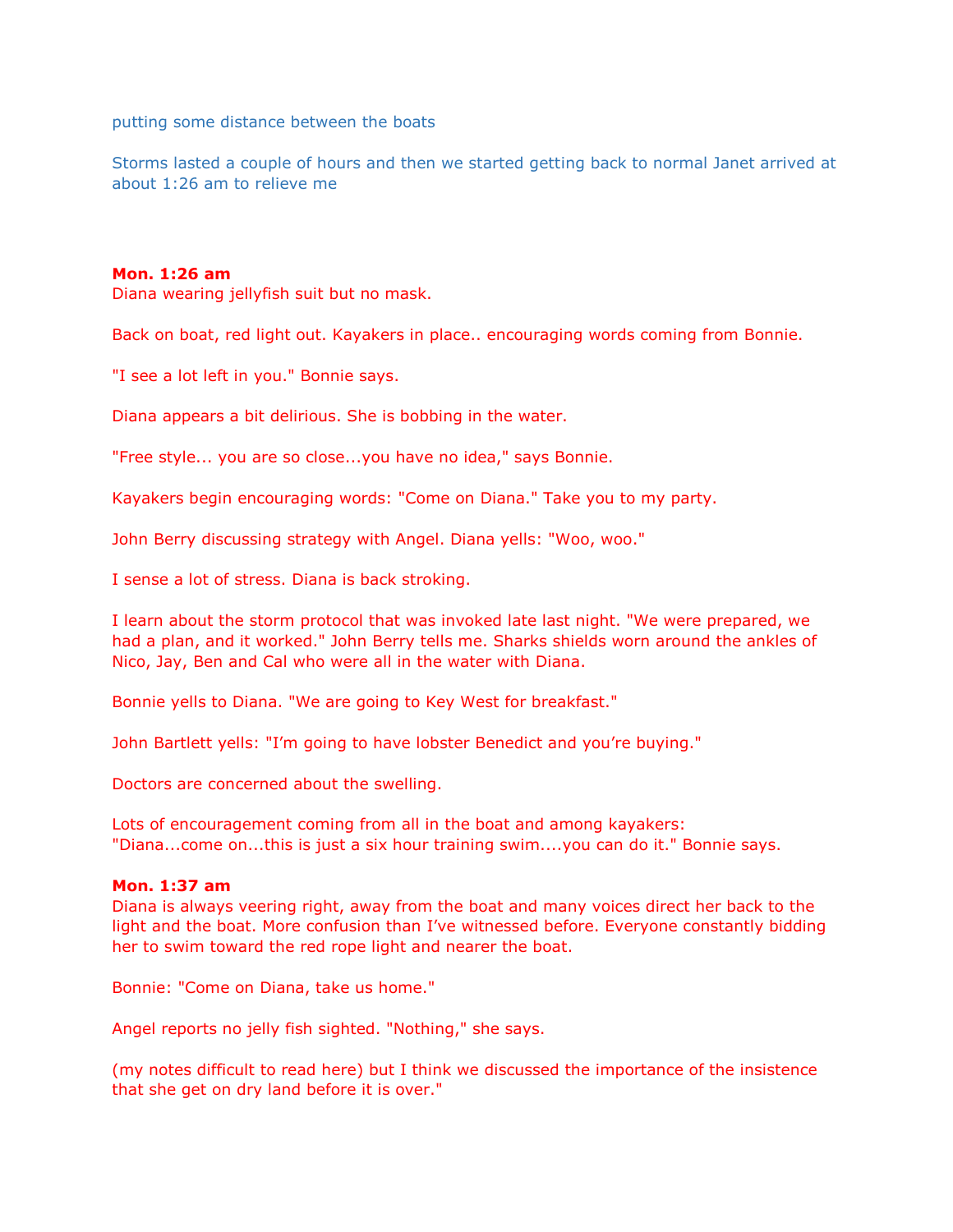Minutes later (did not note time)

I note the words: "coherent." "she's strong" She is behind the boat and there is concern she has gotten under the boat. Nico jumps in to find her behind the boat. He coaxes her back to the red rope light.

Doctors examine and report: "She is unbelievably swollen in her mouth." They use the words "angiodema" Bonnie talking with Dr. Derrick "She's swollen..100%

Diana is lucid and asking specific questions.

### **Mon. 2:19 am**

Diana swimming. Handler Lois Ann counts the strokes while I watch the stopwatch. She is swimming 50 strokes per minute.

Position: N24.19.203 W.81.56.457 Course heading 340 degrees

### **Mon. 2:20 am**

Lots of encouragement from everyone around Diana

"Take us home."

Bonnie asked Dee, who was at the helm, "Am I making you nuts Dee? (with her yelling at Diana) Dee said: "No."

### **Mon. 2:37 am**

Diana switched to breast stroke...she then stopped and asked: "Are we there?"

She then told Bonnie that she wanted to change into a different swimsuit or something like that. Everyone noted that was a good sign. She's thinking about how she wants to arrive in Key West.

### **Mon. 2:52 am**

Diana asks for John Bartlett what time we are getting to shore. He says six hours (puzzling) but I don't follow up.

Diana is asking for food and "coca cola"

### **Mon. 2:57 am**

(Diana is) back swimming.

Several stops and starts – switching from breast stroke to free style...

### **Mon. 3:37am**

Angel in the water putting sting stopper on Diana's face – she is not wearing the mask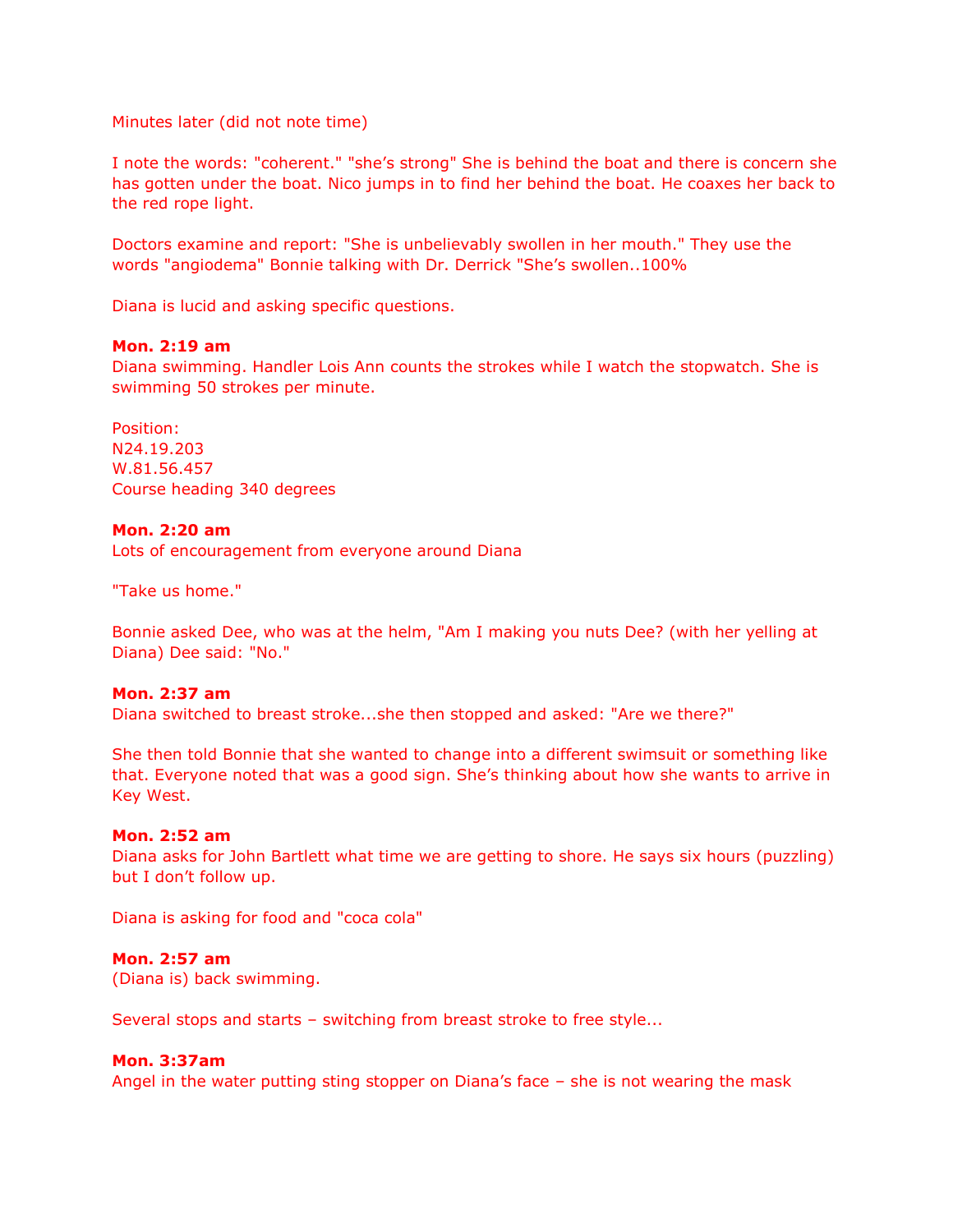Position: N 24.22.375 W 081.49.875

No spotting of any jelly fish...all clear...Diana resting for a minute...divers in water to stay close.

### **Mon. 3:49 am**

(Diana) begins swimming again with breast stroke.

Driver comments: she still has good form.

### **Mon. 4:22 am**

Position: N 23.23.772 W 81.29.419 Water smooth – glassy – no wind. Diana back swimming strong...50 strokes per minute. Clear skies, lots of stars out

Lights of Key West in the distance.

### **Mon. 4:39 am**

(Diana) takes a break; getting new goggles

### **Mon. 4:45 am**

(Diana is) back swimming, breast stroke.

Heading 340 degrees.

John Bartlett: "We know exactly what distance, big unknown is how much stoppage time she needs (from here on out) "She's running on fumes now."

The trip will be 112 statute miles – 35 miles longer than any human being has ever swam. Appears Smathers Beach could be done sometime in late afternoon 4 to 6 pm.

Diana is stopping.

Lots of encouragement from kayakers trying to keep her on course. "Go left Diana, swim to the light."

For some reason, she swims to the right and she must return to the boat on her left to stay on course – Kayaker Don McCumber: singing a mantra over and over and over and over...

### **Mon. 5:10 am**

(took video) Kayker singing: :Follow the light. Follow the light. On-ward to Flor-i-da..Find a way..follow the lights to Flor-i-da..Find a way to Flor-i-da ...onward to find a way....Onward, onward, to Flor-i-da

Diana stopping and starting...periodically asking for water and nourishment...effort is to just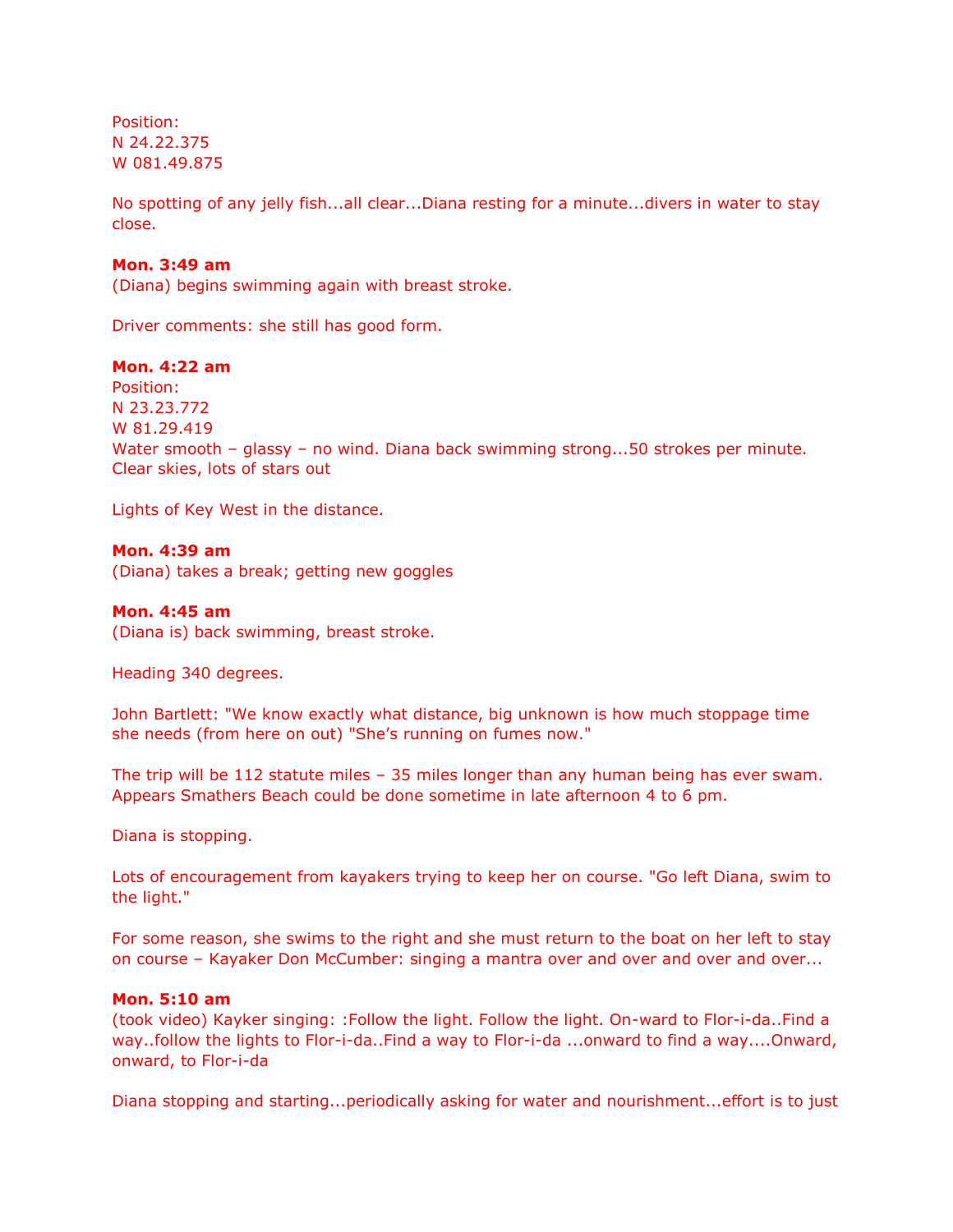keep her going...I recall now that she was very apologetic to divers for throwing up.. They respond..."don't worry, it's just fish food."

Key West lights getting brighter on the horizon. No jellyfish sighted.

### **###### SHIFT ENDS.**

### **Shift 11 (McVeigh):**

McVeigh's last shift started at 7:16 am Monday, September 2, 2013 Excitement is building

11:39 am approximately 52 strokes per minute; discussed landing protocol and need for her to exit water without being touched, according to email received from Steve

Lots of satellite phone call interviews this morning for Bonnie with various media

Time undetermined, 4.23 miles away, gps coordinates North 24 degrees 28.199, West 81 degrees 47.622

With less than one mile to beach, McVeigh rode to beach in dinghy in accordance with finish protocol

### **Conclusion:**

During all my shifts and time aboard Voyager (approximately 31.5 hours of her 53 hours of swim time), I never saw Diana receive any assistance in floating or in propelling forward, never used any snorkel or fins, she never left the water (always swimming forward or treading water), and she never hung on or touched any boat or kayak or person (with the exception of doctors taking her pulse and handlers/Dr. Angel applying sting stopper and lubricant to relieve chafing)

I assumed a position on the bow of Dreams Do Come True and monitored progress of the swim. (Roger on boat as official observer)

She is swimming strong – appears to be at her 50 stroke pace.

(from the video I took, not in notes) 10:40 am – The entire fleet is gathered around (Diana). She thanks everyone for helping her accomplish this feat. "I'm about the swim the last two miles in the ocean....I am surrounded by some of the most intimate friends of my life and some I just met on Friday." ............Thank you, thank you so much for your generosity."

John Berry reminds everyone to make sure Diana is not touched until she is out of the water and Bonnie will be the first person to touch her.